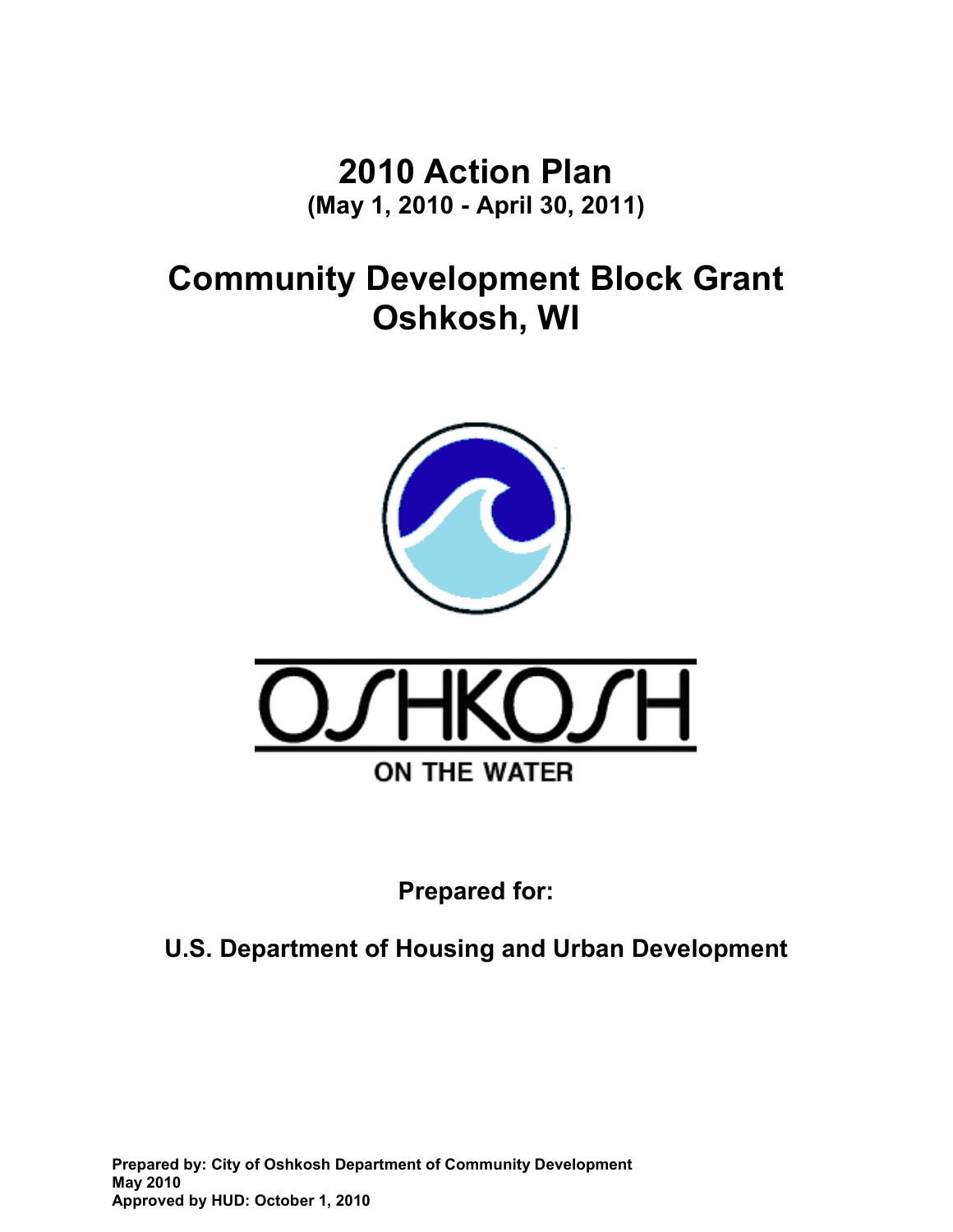

# **2010 Action Plan/Program Year 1 2010-2014 Consolidated Plan Oshkosh, WI**

## **TABLE OF CONTENTS**

| Appendix A - Public Hearing Notice            |  |
|-----------------------------------------------|--|
| Appendix B - Local Certifications             |  |
| Appendix C - Housing Needs Table              |  |
| Appendix D - Continuum of Care Chart          |  |
| Appendix E - Activities Table                 |  |
| Appendix F - Non-Homeless Special Needs Table |  |
| Appendix G - Project Worksheets               |  |
| Appendix H - Specific Annual Objectives       |  |
| Appendix I - Annual Housing Completion Goals  |  |
|                                               |  |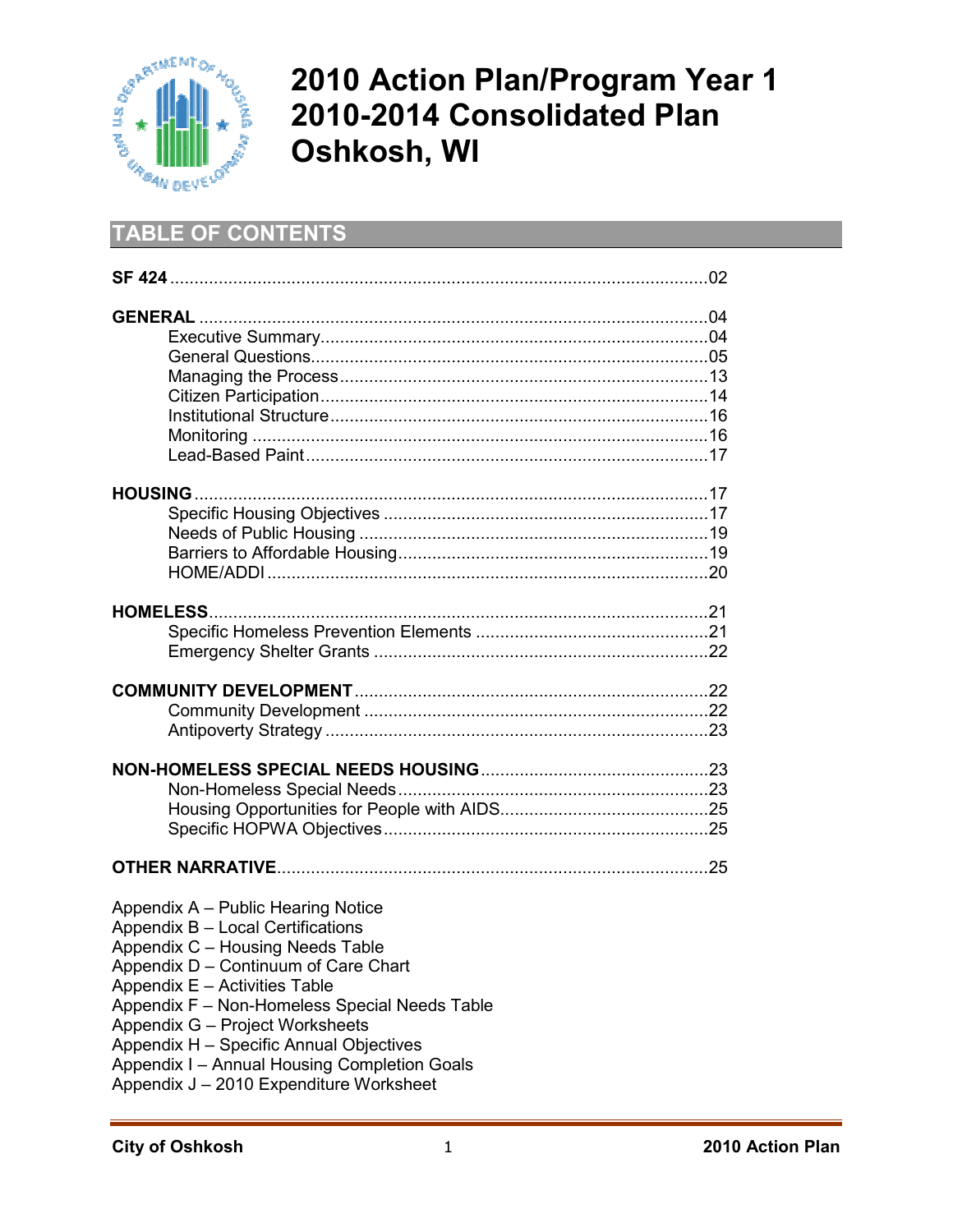| Date Submitted                                                                                             | <b>Applicant Identifier</b>                                                                                                                               | <b>Type of Submission</b>                                        |                                                                   |  |  |
|------------------------------------------------------------------------------------------------------------|-----------------------------------------------------------------------------------------------------------------------------------------------------------|------------------------------------------------------------------|-------------------------------------------------------------------|--|--|
| Date Received by state                                                                                     | State Identifier                                                                                                                                          | <b>Application</b>                                               | <b>Pre-application</b>                                            |  |  |
| Date Received by HUD                                                                                       | <b>Federal Identifier</b>                                                                                                                                 | Construction                                                     | Construction                                                      |  |  |
|                                                                                                            |                                                                                                                                                           |                                                                  | <b>Non</b>                                                        |  |  |
|                                                                                                            |                                                                                                                                                           | Non Construction Construction                                    |                                                                   |  |  |
| <b>Applicant Information</b>                                                                               |                                                                                                                                                           |                                                                  |                                                                   |  |  |
| City of Oshkosh                                                                                            |                                                                                                                                                           | WI554960 OSHKOSH                                                 |                                                                   |  |  |
| Department of Community Development                                                                        |                                                                                                                                                           | DUNS: 048029839                                                  |                                                                   |  |  |
| PO Box 1130, 215 Church Avenue                                                                             |                                                                                                                                                           | Organizational Unit: Municipality                                |                                                                   |  |  |
| Oshkosh                                                                                                    | Wisconsin                                                                                                                                                 | Department of Community Development                              |                                                                   |  |  |
| 54903-1130                                                                                                 | Country U.S.A.                                                                                                                                            | Division of Planning Services                                    |                                                                   |  |  |
| <b>Employer Identification Number (EIN):</b>                                                               |                                                                                                                                                           | Winnebago County                                                 |                                                                   |  |  |
| 39-6005563                                                                                                 |                                                                                                                                                           | Program Year Start Date (05/2010)                                |                                                                   |  |  |
| <b>Applicant Type:</b>                                                                                     |                                                                                                                                                           | <b>Specify Other Type if necessary:</b>                          |                                                                   |  |  |
| Local Government: City                                                                                     |                                                                                                                                                           | <b>NA</b>                                                        |                                                                   |  |  |
| <b>Program Funding</b><br>Catalogue of Federal Domestic Assistance Numbers; Descriptive Title of Applicant |                                                                                                                                                           |                                                                  | <b>U.S. Department of</b><br><b>Housing and Urban Development</b> |  |  |
| Project(s); Areas Affected by Project(s) (cities, Counties, localities etc.); Estimated Funding            |                                                                                                                                                           |                                                                  |                                                                   |  |  |
| <b>Community Development Block Grant</b>                                                                   |                                                                                                                                                           | 14.218 Entitlement Grant                                         |                                                                   |  |  |
| CDBG Project Titles: 2010 Action Plan                                                                      |                                                                                                                                                           | Description of Areas Affected by CDBG<br>Project(s): Oshkosh, WI |                                                                   |  |  |
| \$CDBG Grant Amount: \$929,653 \$Additional HUD Grant(s)                                                   | everaged NA                                                                                                                                               | Describe NA                                                      |                                                                   |  |  |
| \$Additional Federal Funds Leveraged NA                                                                    |                                                                                                                                                           | \$Additional State Funds Leveraged NA                            |                                                                   |  |  |
| <b>\$Locally Leveraged Funds NA</b>                                                                        |                                                                                                                                                           | \$Grantee Funds Leveraged NA                                     |                                                                   |  |  |
|                                                                                                            | Other (Describe): \$75,700 - Public<br>\$Anticipated Program Income: \$150,000 -<br>Service Consortium (United Way, OACF,<br>Housing Rehab Loan Repayment |                                                                  |                                                                   |  |  |
|                                                                                                            |                                                                                                                                                           | Winn County)                                                     |                                                                   |  |  |
| Total Funds Leveraged for CDBG-based Project(s): \$1,079,653                                               |                                                                                                                                                           |                                                                  |                                                                   |  |  |
| Home Investment Partnerships Program                                                                       |                                                                                                                                                           | 14.239 HOME                                                      |                                                                   |  |  |
| <b>HOME Project Titles: NA</b>                                                                             |                                                                                                                                                           | Description of Areas Affected by HOME<br>Project(s)              |                                                                   |  |  |
| <b>SHOME Grant Amount</b>                                                                                  | \$Additional HUD Grant(s)<br>everaged                                                                                                                     | Describe                                                         |                                                                   |  |  |
| \$Additional Federal Funds Leveraged                                                                       |                                                                                                                                                           | \$Additional State Funds Leveraged                               |                                                                   |  |  |
| <b>\$Locally Leveraged Funds</b>                                                                           |                                                                                                                                                           | \$Grantee Funds Leveraged                                        |                                                                   |  |  |
| \$Anticipated Program Income                                                                               | Other (Describe)                                                                                                                                          |                                                                  |                                                                   |  |  |
| Total Funds Leveraged for HOME-based Project(s)                                                            |                                                                                                                                                           |                                                                  |                                                                   |  |  |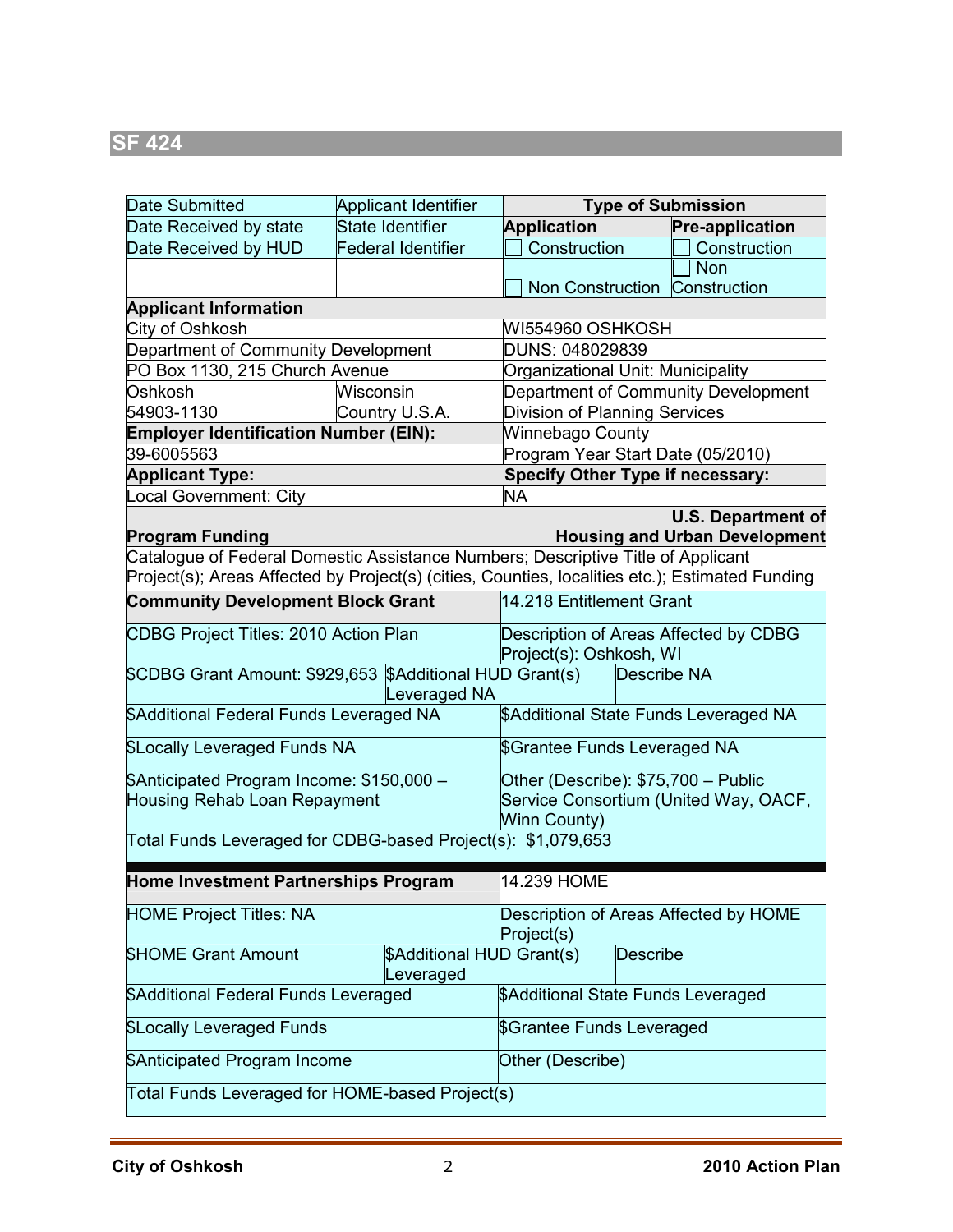|                                                                                                                                        | <b>Housing Opportunities for People with AIDS</b><br>14.241 HOPWA |                                                      |                                    |                                                                                               |  |
|----------------------------------------------------------------------------------------------------------------------------------------|-------------------------------------------------------------------|------------------------------------------------------|------------------------------------|-----------------------------------------------------------------------------------------------|--|
| <b>HOPWA Project Titles: NA</b>                                                                                                        |                                                                   | Description of Areas Affected by HOPWA<br>Project(s) |                                    |                                                                                               |  |
| <b>SHOPWA Grant Amount</b>                                                                                                             | \$Additional HUD Grant(s)<br>Leveraged                            |                                                      |                                    | Describe                                                                                      |  |
| \$Additional Federal Funds Leveraged                                                                                                   |                                                                   | \$Additional State Funds Leveraged                   |                                    |                                                                                               |  |
| <b>\$Locally Leveraged Funds</b>                                                                                                       |                                                                   | \$Grantee Funds Leveraged                            |                                    |                                                                                               |  |
| \$Anticipated Program Income                                                                                                           |                                                                   |                                                      | Other (Describe)                   |                                                                                               |  |
| Total Funds Leveraged for HOPWA-based Project(s)                                                                                       |                                                                   |                                                      |                                    |                                                                                               |  |
| <b>Emergency Shelter Grants Program</b>                                                                                                |                                                                   |                                                      | 14.231 ESG                         |                                                                                               |  |
| <b>ESG Project Titles: NA</b>                                                                                                          |                                                                   | Description of Areas Affected by ESG<br>Project(s)   |                                    |                                                                                               |  |
| \$Additional HUD Grant(s)<br><b>SESG Grant Amount</b><br>Leveraged                                                                     |                                                                   |                                                      |                                    | Describe                                                                                      |  |
| \$Additional Federal Funds Leveraged                                                                                                   |                                                                   |                                                      | \$Additional State Funds Leveraged |                                                                                               |  |
| <b>\$Locally Leveraged Funds</b><br>\$Grantee Funds Leveraged                                                                          |                                                                   |                                                      |                                    |                                                                                               |  |
| <b>\$Anticipated Program Income</b>                                                                                                    |                                                                   |                                                      | Other (Describe)                   |                                                                                               |  |
| Total Funds Leveraged for ESG-based Project(s)                                                                                         |                                                                   |                                                      |                                    |                                                                                               |  |
| Congressional Districts of: Congressman<br><b>Tom Petri</b><br>Applicant Districts: 6th<br><b>Project Districts:</b><br>6th            |                                                                   |                                                      |                                    | Is application subject to review by state<br>Executive Order 12372 Process?                   |  |
| Is the applicant delinquent on any federal<br>debt? If "Yes" please include an additional<br>Yes<br>document explaining the situation. |                                                                   |                                                      |                                    | This application was made available<br>to the state EO 12372 process for<br>review on DATE NA |  |
| $\boxtimes$ No                                                                                                                         |                                                                   |                                                      | 12372                              | Program is not covered by EO                                                                  |  |
| $\boxtimes$ No<br>Yes                                                                                                                  |                                                                   | N/A                                                  | the state for review               | Program has not been selected by                                                              |  |

| Person to be contacted regarding this application |                      |                       |  |  |  |
|---------------------------------------------------|----------------------|-----------------------|--|--|--|
| First Name: David                                 | Middle Initial: L    | Last Name: Buck       |  |  |  |
| <b>Title: Principal Planner</b>                   | Phone: 920-236-5062  | Fax: 920-236-5053     |  |  |  |
| email:                                            | Grantee Website:     | Other Contact: Darryn |  |  |  |
| dbuck@ci.oshkosh.wi.us                            | www.ci.oshkosh.wi.us | Burich, Director      |  |  |  |
| Signature of Authorized Representative            |                      | Date Signed           |  |  |  |
|                                                   |                      |                       |  |  |  |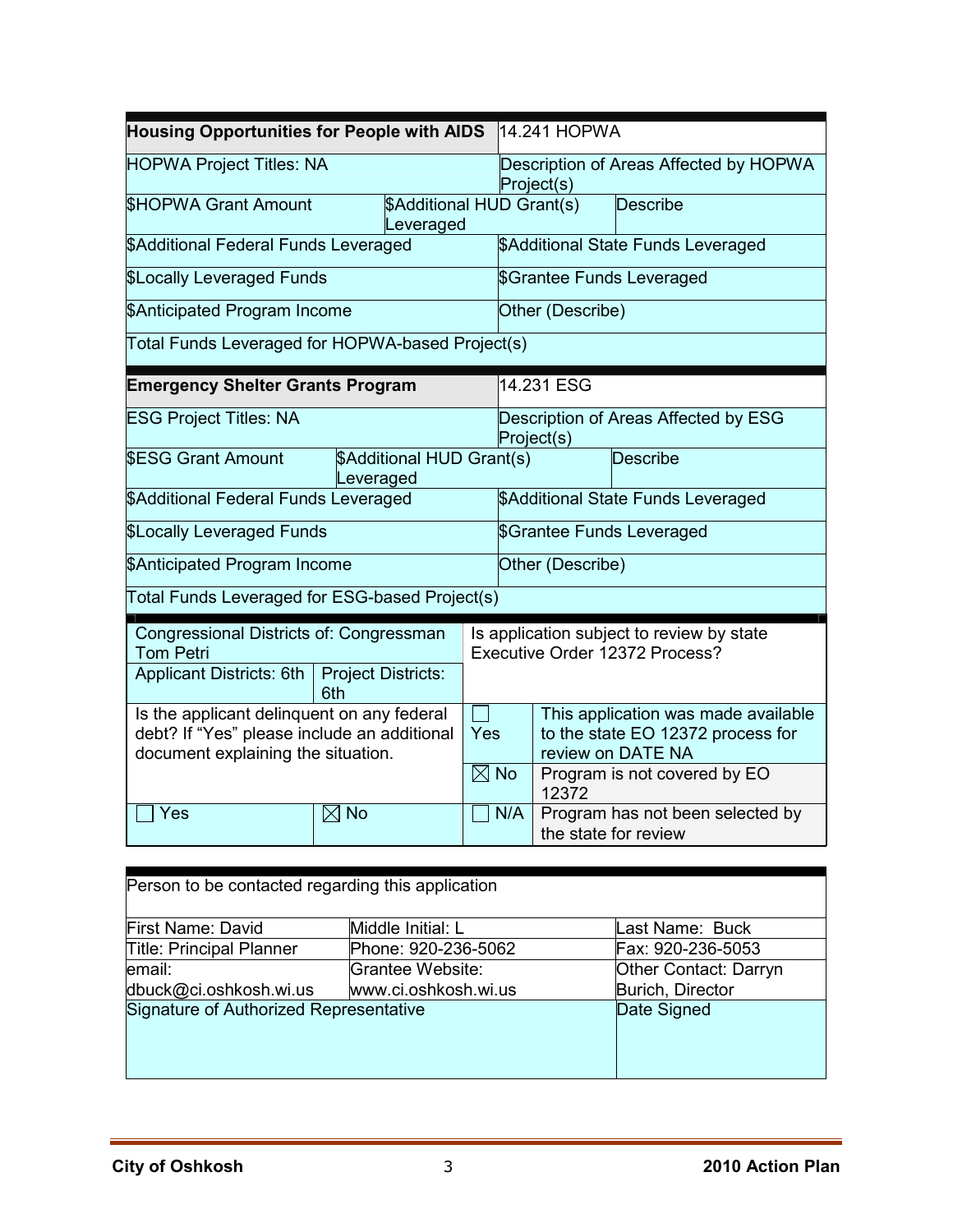### **GENERAL**

**GRANTEE:** City of Oshkosh, WI **CONSOLIDATED PLAN PERIOD:** 2010 to 2014 **PERIOD COVERED BY ACTION PLAN:** 5/1/2010 to 4/31/2011

### **Executive Summary (92.220(b))**

#### **The Executive Summary is required. Include the objectives and outcomes identified in the plan and an evaluation of past performance.**

During the 2010 Program Year, the City of Oshkosh will pursue the implementation of projects and activities in four major categories: 1) Central City Development & Community Facilities; 2) Housing & Neighborhood Development; 3) Public Services; and 4) Administration & Planning. Of the \$929,653 in CDBG funds and estimated \$150,000 in Program Income (equaling an estimated \$1,079,653), a minimum of \$540,397 of entitlement funds and the all of the estimated \$150,000 program income (equaling \$690,397) is allocated for activities that will benefit LMI persons or be used for the elimination of slum and blight conditions.

|     | <b>PROJECTS</b>                                                      | Est. 2010<br><b>Allocation</b> | Est. LMI<br><b>Benefit</b> |
|-----|----------------------------------------------------------------------|--------------------------------|----------------------------|
| I.  | <b>Central City Development &amp; Community</b><br><b>Facilities</b> |                                |                            |
|     | A. Targeted Central City Redevelopment                               | \$190,756                      |                            |
|     | Subtotal                                                             | \$190,756                      |                            |
| II. | <b>Housing/Neighborhood Development</b>                              |                                |                            |
|     | <b>Housing Rehabilitation</b><br>A.                                  | \$330,397                      | \$330,397                  |
|     | <b>Rental Rehabilitation</b><br>B.                                   | \$40,000                       | \$40,000                   |
|     | C. Neighborhood Initiatives/Development                              | \$40,000                       | \$40,000                   |
|     | Subtotal                                                             | \$410,397                      | \$410,397                  |
|     |                                                                      |                                |                            |
| Ш.  | <b>Public Services</b>                                               |                                |                            |
|     | A. General Public Services                                           | \$98,000                       | \$98,000                   |
|     | B. Fair Housing Center of Northeast Wisconsin                        | \$10,000                       | \$0                        |
|     | C. Oshkosh Housing Authority                                         | \$17,000                       | \$17,000                   |
|     | D. Oshkosh Srs. Center Health Program                                | \$8,555                        | \$8,555                    |
|     | E. Oshkosh Srs. Center Fitness Program                               | \$6,445                        | \$6,445                    |
|     | Subtotal                                                             | \$140,000                      | \$130,000                  |
|     | IV. Administration and Planning                                      |                                |                            |
|     | A. Administration and Salaries                                       | \$178,500                      |                            |
|     | B. Public Services Consortium Admin.                                 | \$10,000                       |                            |
|     | Subtotal                                                             | \$188,500                      |                            |
|     | <b>Total</b>                                                         | \$929,653                      | \$540,397                  |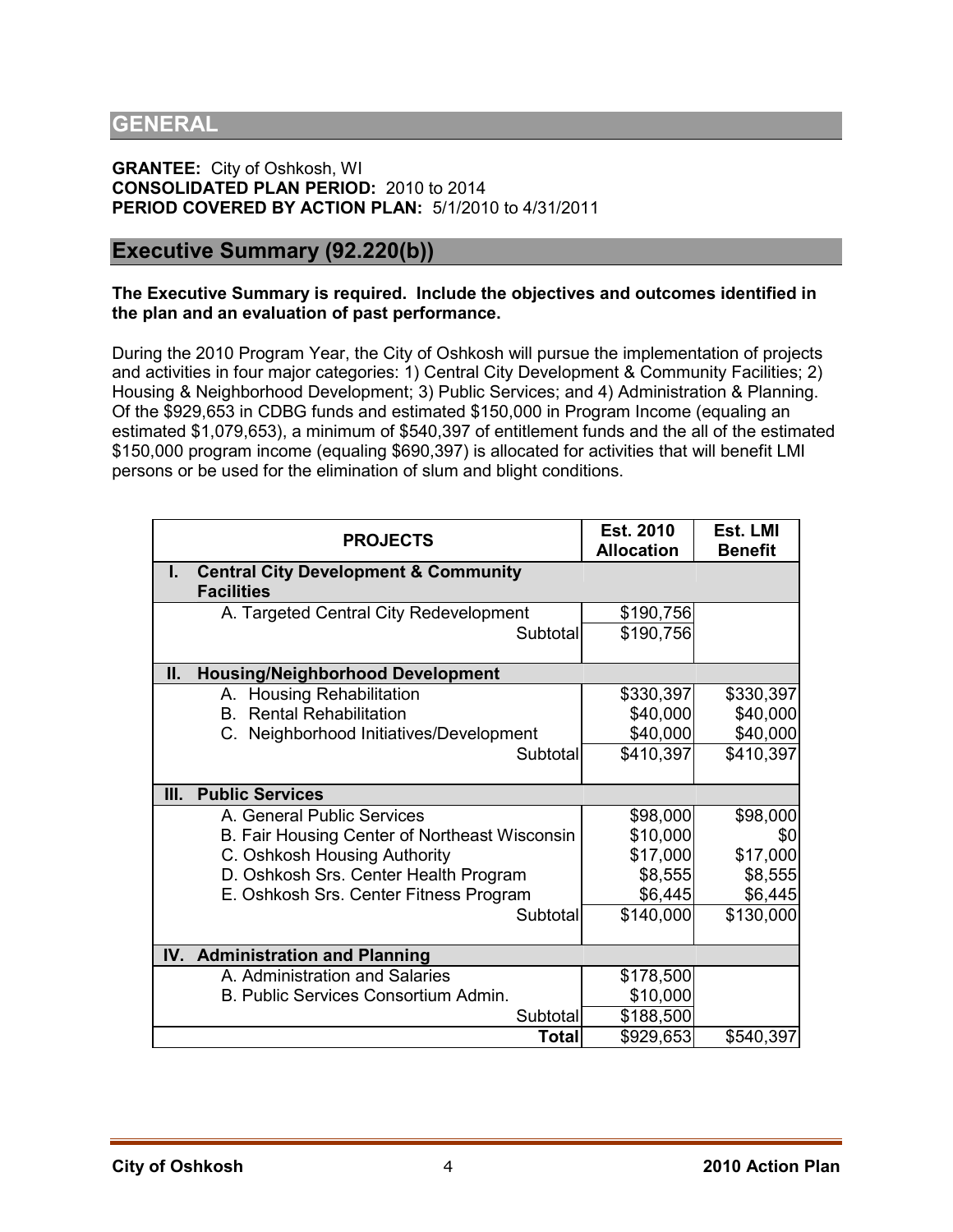Using the formula below to determine minimum LMI benefit, we determine that the estimated expenditures exceed the 70% minimum LMI Benefit:

- Funds for LMI benefit including Est. Program Income / (Allocation + Est. Program Income) – Administrative = Est. Percent LMI Benefit
- $$540,397 + $150,000$  /(\$929,653 + \$150,000) \$188,500 = Est. Percent LMI Benefit
- $$690,397/\$891,153 = 77.4 %$

Activities funded with CDBG funds in this Action Plan will meet the national objectives of benefiting LMI persons and/or preventing or eliminating slum or blighting conditions.

### **General Questions**

**1. Describe the geographic areas of the jurisdiction (including areas of low income families and/or racial/minority concentration) in which assistance will be directed during the next year. Where appropriate, the jurisdiction should estimate the percentage of funds the jurisdiction plans to dedicate to target areas.** 

#### **GEOGRAPHIC AREAS**

Assistance will be directed primarily to LMI census tracts and block groups as shown in the map on page 4. The majority of the LMI census tracts and block groups are located within the oldest areas of the Central City, which are predominately single and two-family residential neighborhoods (though many have experienced inappropriate single family to multiple family conversions), but also include a mix of commercial, industrial and institutional uses.

Within these geographic areas, priority will be given to assistance in the areas indicative of the following:

- Areas with high concentrations of rental housing and inappropriately converted single family to multiple family housing.
- Priority areas, as identified in the City's 2005-2025 Comprehensive and Neighborhood Redevelopment Plans.
- Areas showing evidence of an increase in physical blight, abandonment or foreclosures.
- Historic Districts, especially those that are threatened.

#### **AREAS OF MINORITY CONCENTRATION**

Census block groups with over 150 persons answering with a "Non-White" race in the 2000 Census are shown in the table on the following page. After excluding census block groups with institutionalized populations such as the State of Wisconsin Correctional Facility, the University of Wisconsin-Oshkosh student housing, the Winnebago County Mental Health Institution, and the Park View Health Center, the block groups with the greatest racial/minority concentrations are as follows: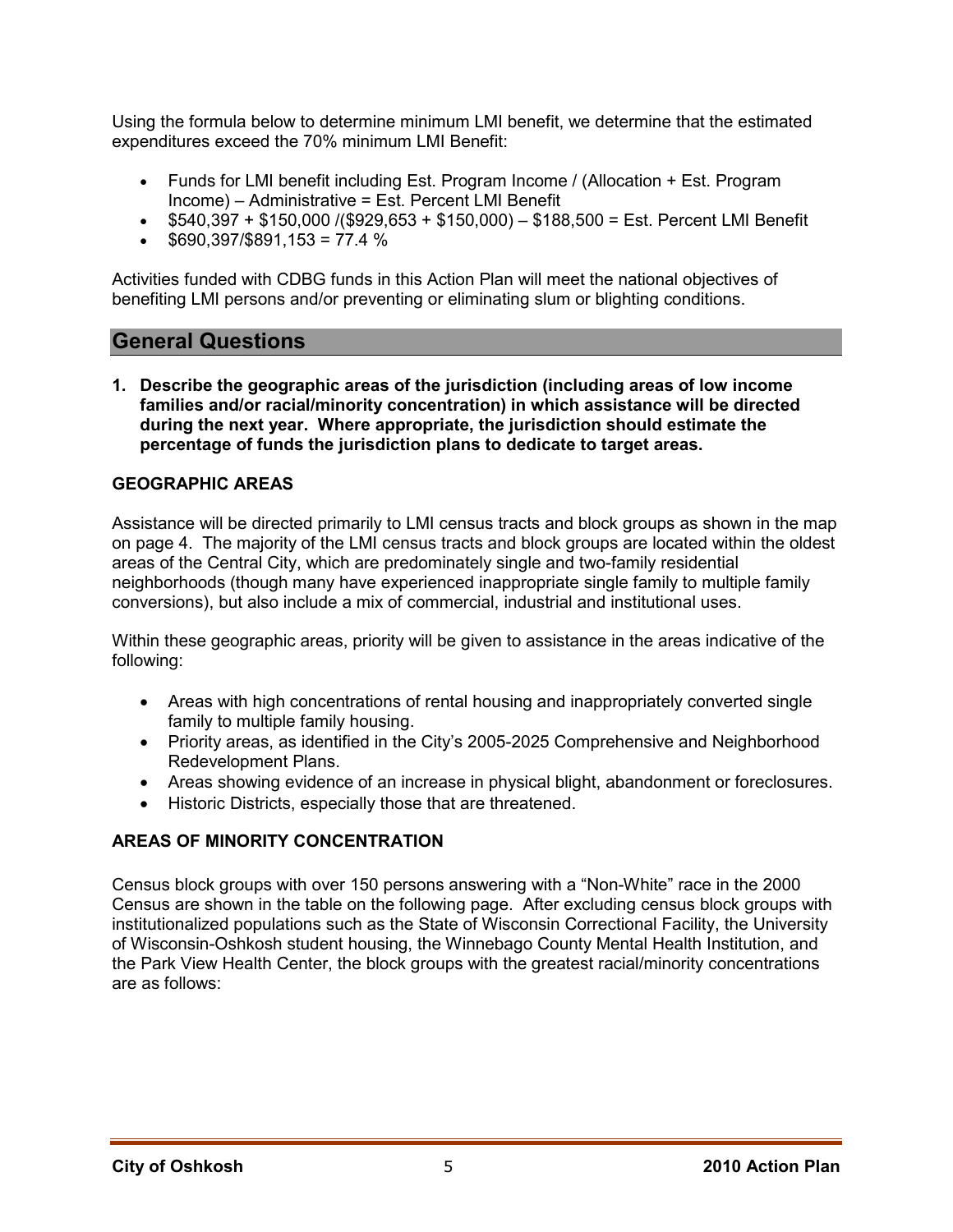### **AREAS WITH HIGHEST NUMBER OF RACIAL/MINORITY CONCENTRATIONS**

| Number of<br><b>Non-White Alone</b> | <b>Percent of Non-White</b><br><b>Alone</b> |
|-------------------------------------|---------------------------------------------|
| 335                                 | 14.76                                       |
| 192                                 | 23.53                                       |
| 179                                 | 20.62                                       |
|                                     |                                             |

Source: 2000 U.S. Census

These three block groups are located in the Central City area and are all located in LMI census tracts.

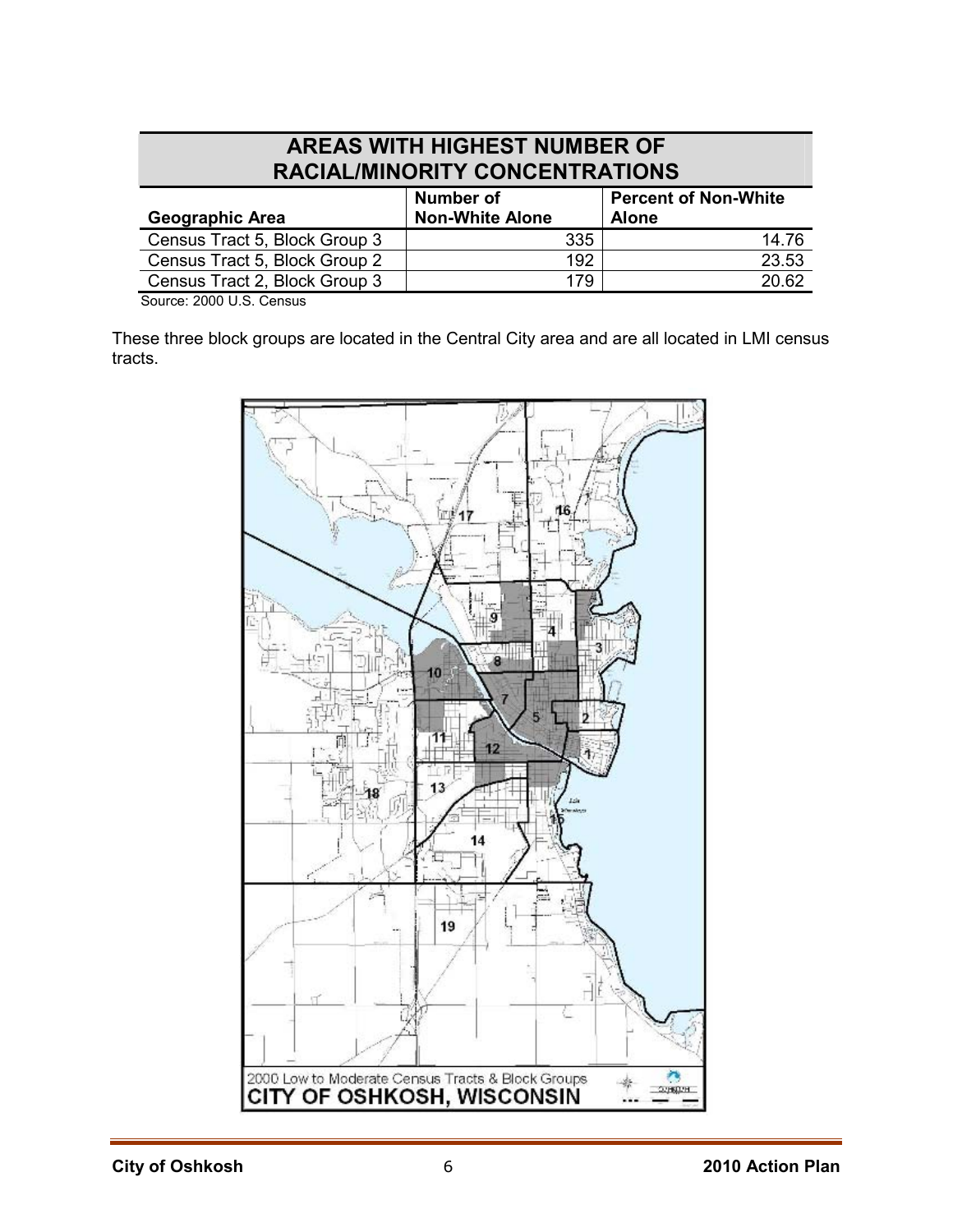#### **2. Describe the basis for allocating investments geographically within the jurisdiction (or within the EMSA for HOPWA) (91.215(a)(1)) during the next year and the rationale for assigning the priorities.**

The City adopted the 2005-2025 Comprehensive Plan in March, 2005. Nine elements are outlined in Wisconsin comprehensive planning legislation, including a housing element, which requires the following:

- A compilation of objectives, policies, goals, maps and programs of the City to provide an adequate housing supply that meets existing and forecasted housing demand.
- The element shall assess the age, structural, value and occupancy characteristics of the city's housing stock.
- The element shall also identify specific policies and programs that promote the development of housing for residents of the city and provide a range of housing choices that meet the needs of persons of all income levels and of all age groups and persons with special needs, policies and programs that promote the availability of land for the development or redevelopment of low–income and moderate–income housing, and policies and programs to maintain or rehabilitate the city's existing housing stock.

"Neighborhood Improvement Strategic Areas" with three levels of priority were identified within the Comprehensive Plan document based on neighborhood characteristics. To establish the "priority areas," data from the 2000 U.S. Census (tract and block group level) were analyzed, including the value and age of the housing stock, the tenure of residents (owner versus renter), and the LMI areas. This data serves as the basis for assigning the priority given to each area. While three different priority levels are identified, funds will continue to be concentrated in the four Priority 1 Areas, and particularly in the two, identified as the Near East Neighborhood priority area and the Broad/Bay Neighborhood priority area (both described in further detail below).

Characteristics of the Priority 1 Areas are as follows:

- Priority 1 Areas are the four darkest shade areas shown on the following map. These areas tend to have poor streets, or streets without curb and gutter, and have the greatest need for neighborhood revitalization and housing rehabilitation. All Priority 1 Areas are in LMI census tracts or block groups. Other characteristics include:
	- Owner-occupied rates lower than the city as a whole.
	- Percentage of homes built pre-1940 is higher than the overall percentage.
	- The median year structures were built in these areas range from pre-1940 to 1955, compared to the city's median year of 1959.
	- The median value for owner-occupied units ranges from 4 to 28 percent lower than the city's overall median value of \$85,500.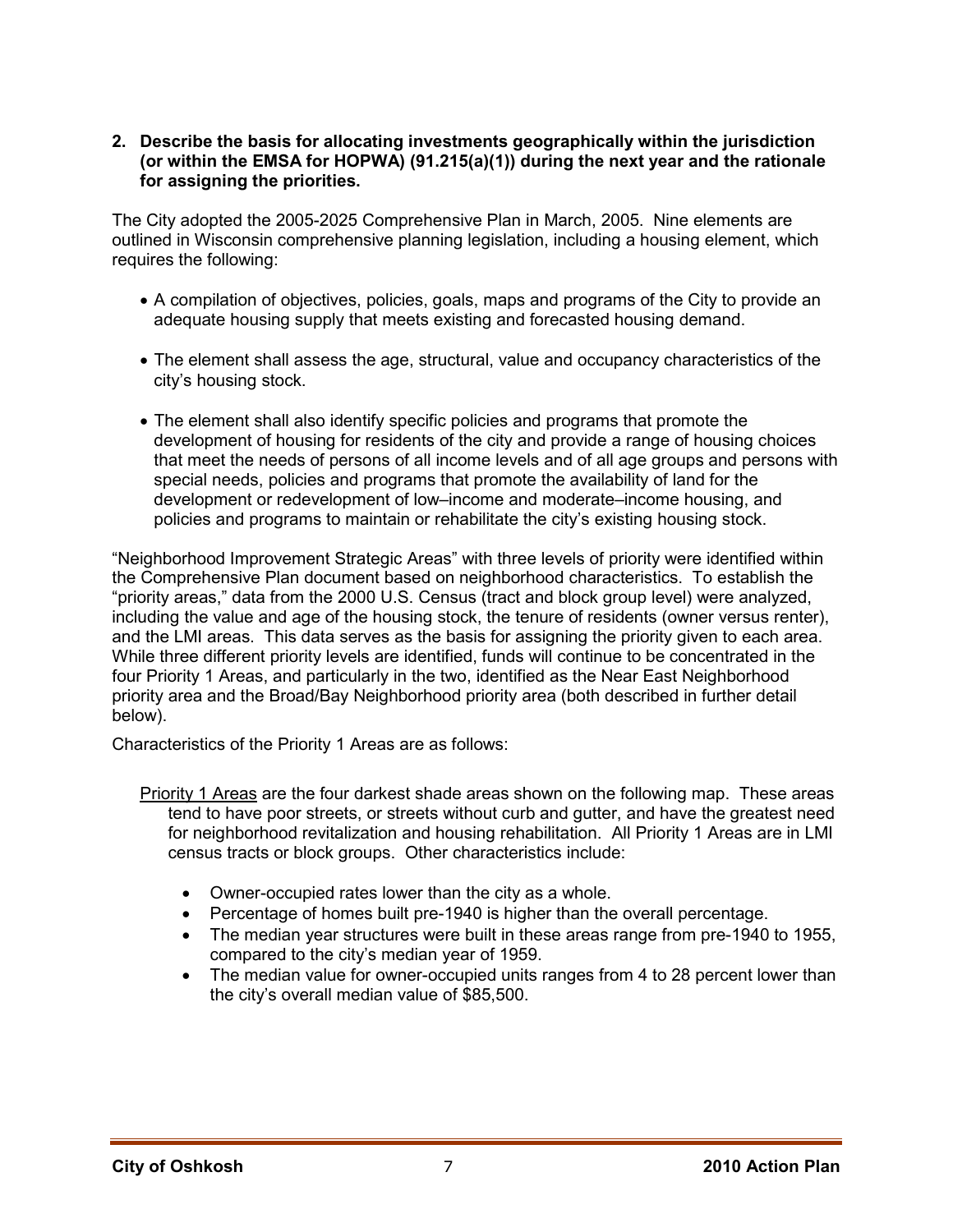

The City will use CDBG funds in these priority areas for housing related activities such as single family and multiple family rehabilitation, homeownership assistance programs, and preservation of historic residential structures and may also use funds for non-housing community development needs such as the establishment of neighborhood associations, streetscaping, neighborhood facilities, parks/recreational facilities, and public facilities and improvements. The City may also use funds for the purchase, demolition, and disposition of deteriorating or blighting structures/properties. In addition, the City aims to coordinate the expenditure of CDBG funds with the implementation of the City's Capital Improvement Program (CIP). Activities funded through the CIP plan include the upgrade of streets, sidewalks, and sewer/water/storm sewer service lines.

In addition to bricks & mortar activities such as housing, street, and sidewalk rehabilitation, other activities may include: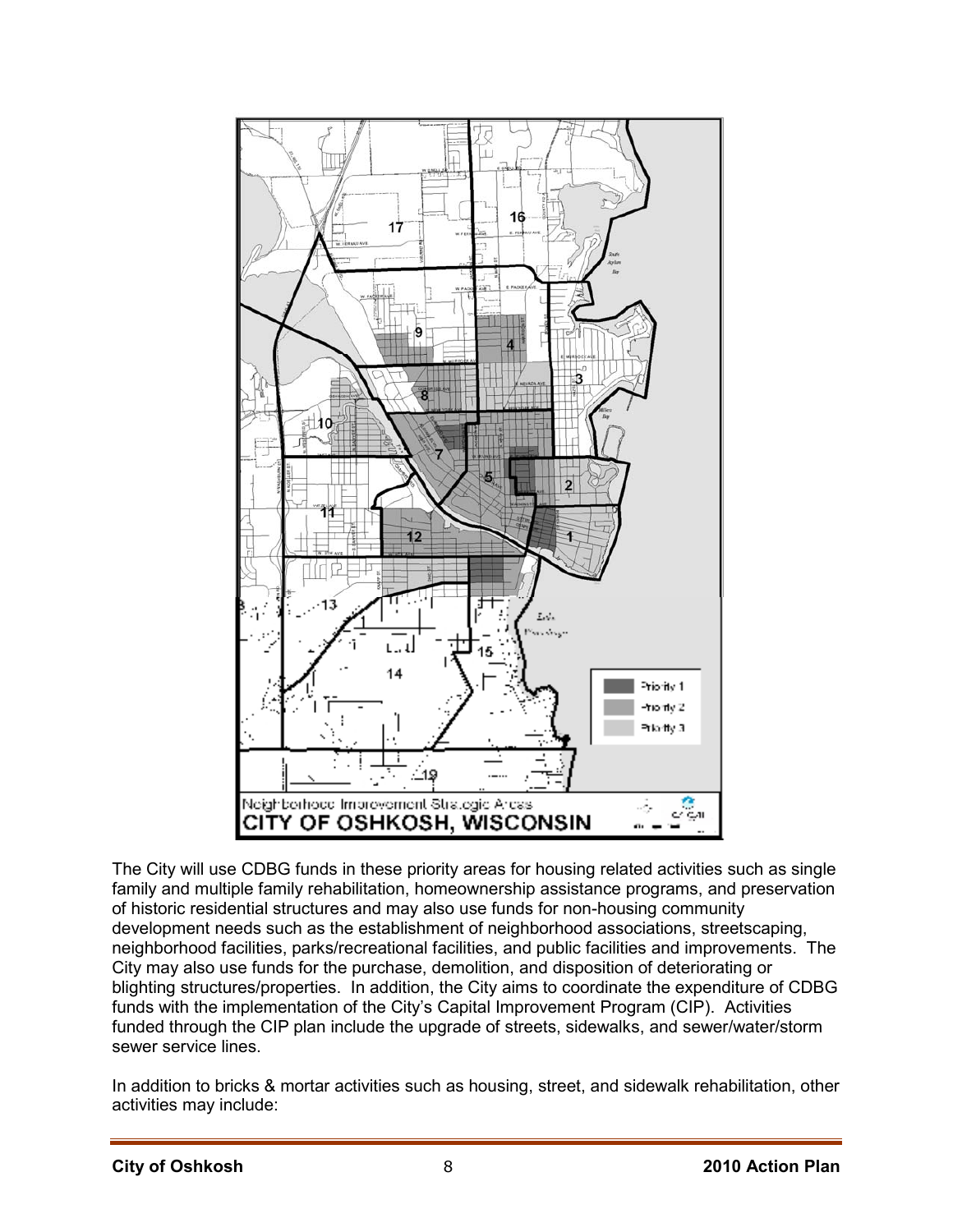- Analysis of zoning to determine compatibility with overall neighborhood goals and recommendations such as down zoning or redevelopment options.
- Enforcement of existing codes including systematic inspection/evaluation of properties on a block by block basis for determination of blighting influence.
- Survey of properties as potential State Historical Society or local Landmark Commission nomination.
- Creation of Neighborhood Watch groups and Neighborhood Associations.
- Provision of landlord and/or tenant training programs.
- Analysis of neighborhood quality of life conditions such as parking restrictions, transit availability, proximity to parks, etc.

Associated with these priority areas are redevelopment areas designated by the City. Eligible activities in these Central City redevelopment areas include acquisition and disposition of property, relocation and demolition of blighting structures. The end result being new housing, uses that create job opportunities for LMI people or a combination of housing and commercial uses that would meet both of these objectives.

The **Near East Neighborhood (NEN)** was selected as the first neighborhood where concentrated efforts took place in the 2005-2009 Consolidated Plan timeframe and continue to take place throughout this 2010-2014 Consolidated Plan period. This neighborhood is bordered on the west by Jefferson Street, on the north by Lincoln Avenue, on the south by Merritt Avenue and on the east by the Canadian National Railroad. Activities undertaken in the NEN have and will meet the national objectives of benefiting LMI persons and preventing/eliminating slums or blight. The NEN is entirely within either a LMI Census Tract or Block Group; therefore, the percentage of LMI persons is at least 51% of the residents within the neighborhood. This

neighborhood consists of all of Census Tract 2, Block Group 3, and a portion of Block Group 2 and 3 of Census Tract 5. Activities for residents of this area may be conducted with a LMI Area Benefit because these activities are available to benefit all residents of the service area. Services for specific residents of the service area (seniors, tenants, children, etc.) may also qualify under the Limited Clientele subcategories of the LMI Area Benefit national objective.

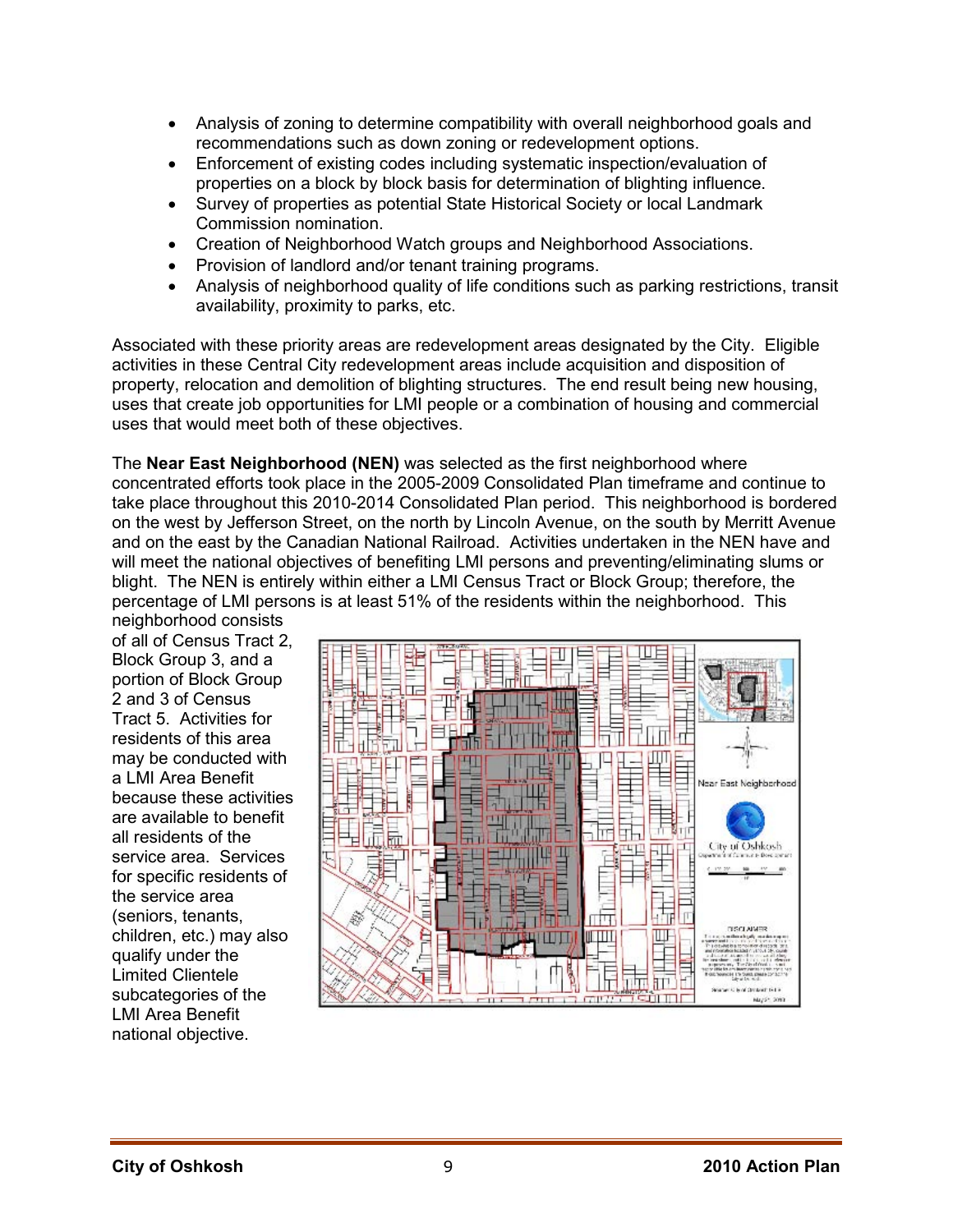The **Broad/Bay Area Neighborhood** is anticipated to be initiated as the second focused Neighborhood Improvement Strategic Area. This area is bordered on the west by Broad Street, on the north by Merritt Avenue, on the south by Bay Shore Drive and on the east by the Bowen Street. The City of Oshkosh Department of Community Development sees this as an appropriate selection due to the age and condition of the housing stock, the low rate of owner occupancy (41% per the 2000 Census), and the fact the area is a LMI block group.

The City will supply CDBG rehabilitation funding, Neighborhood Initiative funds, technical assistance, and will consider adoption of supportive zoning regulations for the creation of a true private-public partnership. The Broad/Bay Area is Block Group 3 of Census Tract 1, and is a LMI block group. The neighborhood is primarily residential in use and the boundaries in the map delineate the area that will be served by these



concentrated neighborhood activities. Therefore, activities for residents of this area may be conducted with a LMI Area Benefit because these activities are available to benefit all residents of this defined service area. Services for specific residents of the service area (seniors, tenants, children, etc.) may qualify under the Limited Clientele subcategories of the LMI Area Benefit national objective.

The **North Campus Neighborhood and the Near Southside Neighborhoods** are also Priority 1 Neighborhood Improvement Strategic Areas. These areas are not expected to become "active" during the first year of the 2010-2014 Consolidated Plan Period; however, special consideration on spending, especially with slum and blight removal and rehabilitation projects, will be given in these areas.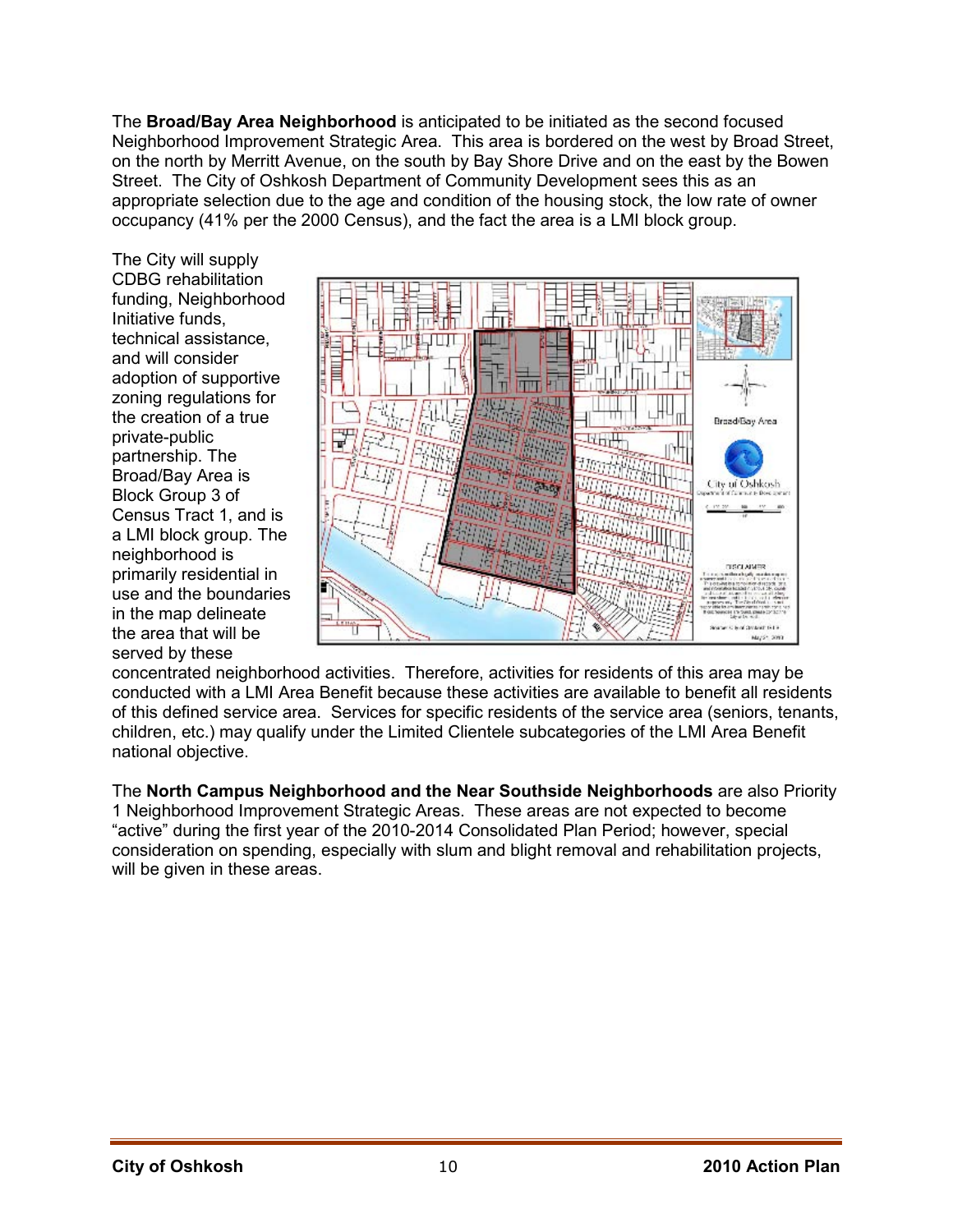

#### **3. Describe actions that will take place during the next year to address obstacles to meeting underserved needs.**

The City will continue to initiate progress towards implementation of the added strategic neighborhood area as well as adding the two additional Neighborhood Improvement Strategic Areas. City departments will continue participate in internal discussions (Police, Inspections, Health, Planning, Assessor, etc.) and coordinate with citizens in the selected areas. By coordinating actions of City staff, the obstacle for staff capacity will be addressed so that actions can be as concentrated as possible. Also by involving the residents of these neighborhoods, the residents will be a resource of information and for implementation of the strategies.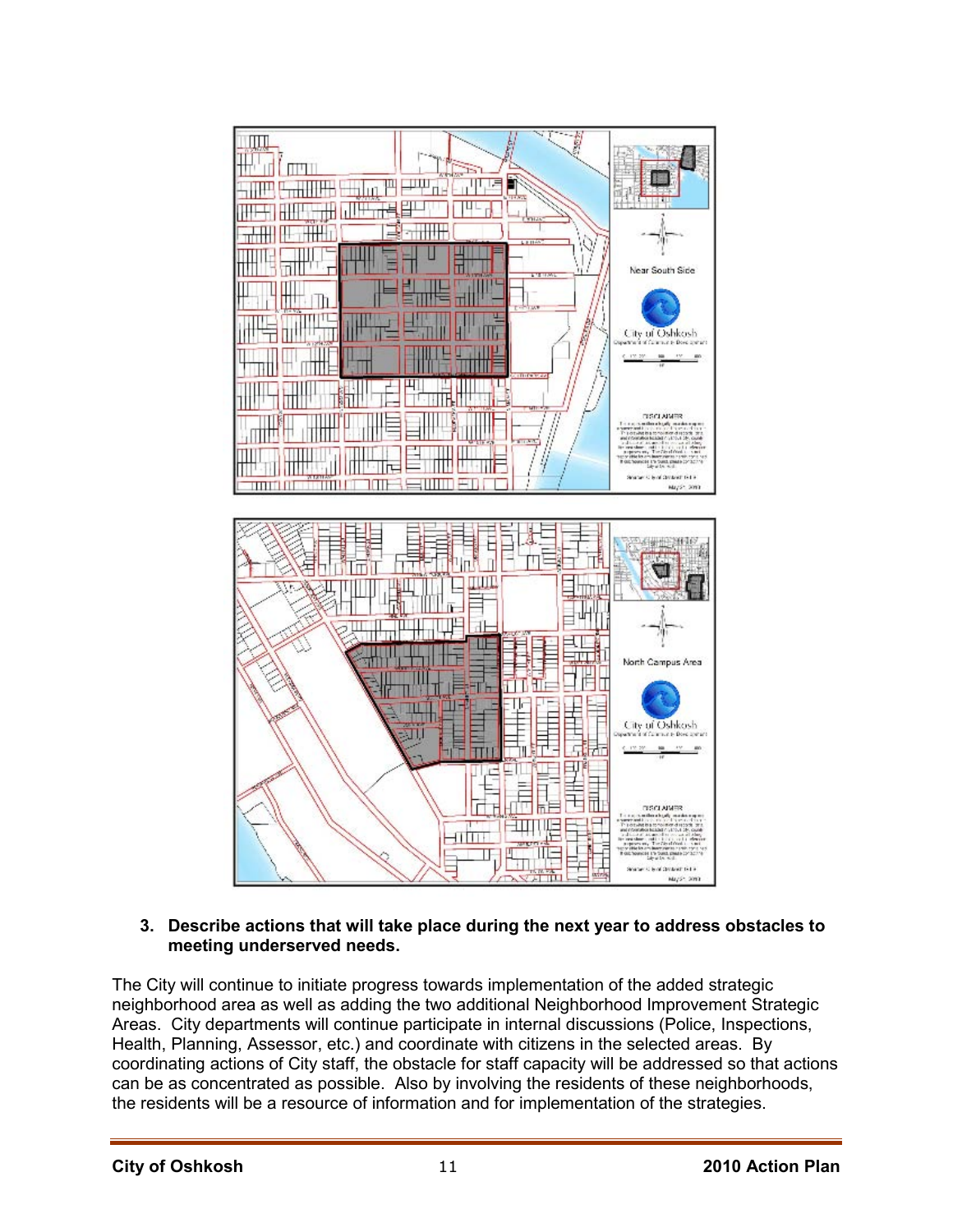Coordination between the public and private sectors will form a partnership to address priorities of these neighborhoods. The intended outcome of tailoring needs to the neighborhoods will be that the residents will be much more informed and intricately involved in the governance and neighborhood redevelopment activity processes in order to direct and aid in the implementation of neighborhood projects. A partnership is planned to be initially instituted with the creation of a non-profit (501c3) neighborhood coordination organization that would eventually be chartered and associated with the national NeighborWorks organization. This partnership is intended to be used as a nongovernment tool to assist in the establishment of neighborhood associations for neighborhoods including, but not limited to, the Near East, the Broad/Bay, North Campus and the Near Southside priority areas. The goals of this partnership will be housing rehabilitation projects, general review of the housing and neighborhood improvement programs and broader neighborhood improvement activities, as determined by the private organization and resident input.

**4. Identify the federal, state, and local resources the jurisdiction expects to receive to address the needs identified in the plan. Federal resources should include Section 8 funds made available to the jurisdiction, Low-Income Housing Tax Credits, and competitive McKinney-Vento Homeless Assistance Act funds expected to be available to address priority needs and specific objectives identified in the strategic plan. (92.220(c)(1))** 

The Oshkosh/Winnebago County Housing Authority is an independent quasi-governmental agency operating in Oshkosh. It is anticipating receiving a range of federal funds in support of affordable housing.

Last year the Authority received American Recovery and Reinvestment Act (ARRA) grants totaling \$761,535 to supplement annual grants of \$600,000. The agencies' combined Operating Fund grants to support the operation costs of Public Housing is \$462,780. We would expect approximately \$250,000 of the funds above will be spent within Oshkosh.

Also, last year was the distribution of the Neighborhood Stabilization Program (NSP) grant where the Winnebago/Oshkosh Housing Authority, in conjunction with the City and other municipalities, received \$1,146,000. It is anticipated again that 40-60 percent of the funds will be spent on projects in Oshkosh. Additionally, it is anticipated that approximately \$300,000 in funds will be "recycled" from home sales and put into new projects.

Low-income housing tax credits are being sought for nearly \$23,000,000 for partial replacement of the Court Tower Public Housing facility, but awards will not be known until June or July.

Also supporting affordable housing in Oshkosh would be the Section 8 Project-Based subsidies supporting tenancies at Marian Manor and Cumberland Court Apartments totaling \$789,397.

The Housing Choice Vouchers program will be supported by a grant of \$1,761,872, but again spending for that program will support affordable housing beyond the municipal borders. Projections would be somewhere between 50 and 60 percent spent in Oshkosh.

Another \$138,750 in HOME and HODAP funds for the homebuyer assistance program from the State of Wisconsin was received by the Oshkosh/Winnebago County Housing Authority with application pending for an additional \$400,000 to be allocated later this year.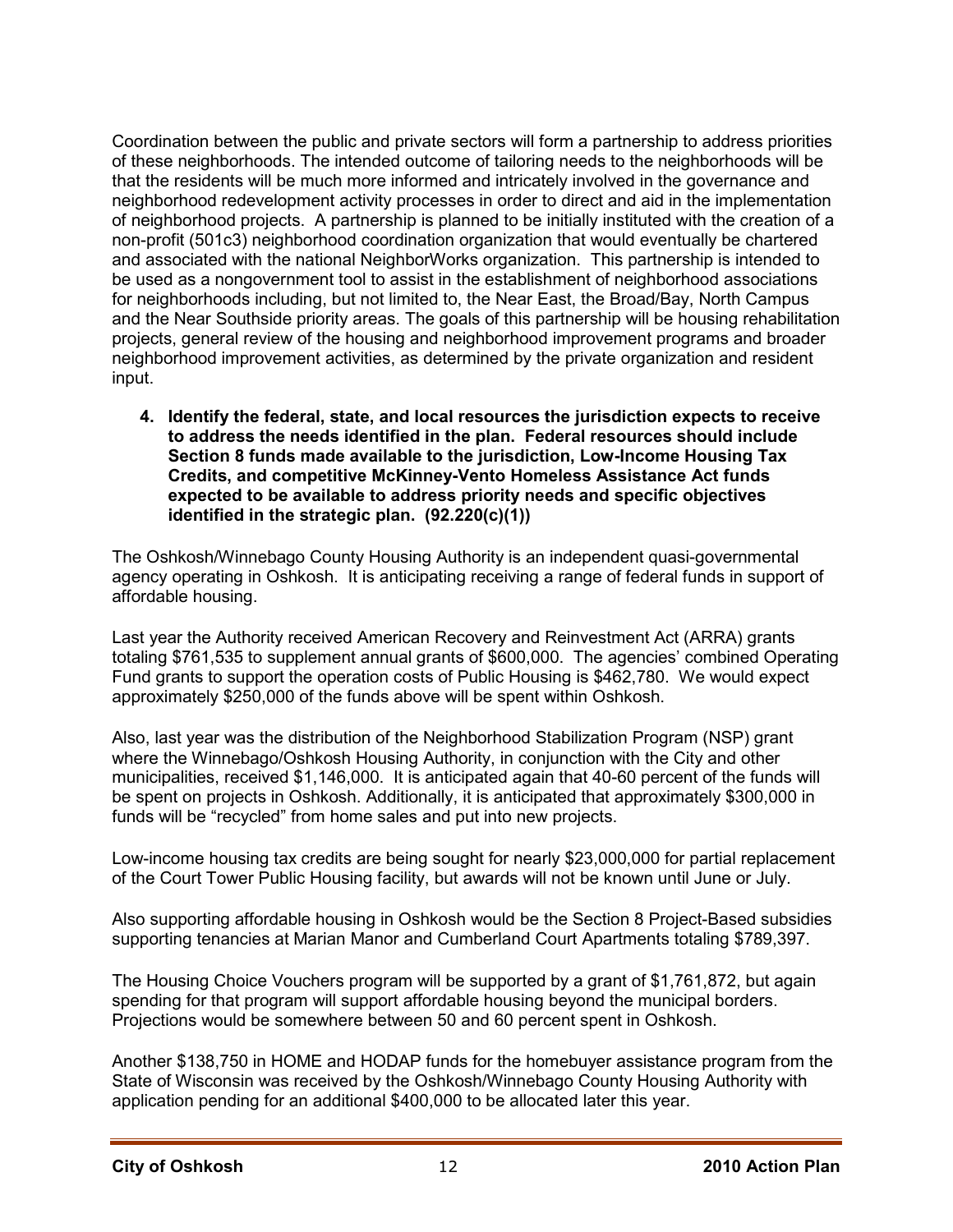Any McKinney-Vento moneys in the form of Supportive Services Programs and Emergency Shelter Grants are likely to be allocated to members of the Winnebagoland Housing Coalition

### **Managing the Process**

#### **1. Identify the lead agency, entity, and agencies responsible for administering programs covered by the consolidated plan.**

The City of Oshkosh Department of Community Development is the lead agency responsible for administering the programs covered by the 2010-2014 Consolidated Plan and the 2010 Action Plan. The Department will also sub-contract with public service providers individually and through the Public Service Consortium. Staff from these individual agencies will be responsible for administering their own programs and reporting required information back to the Department. For example, the City will contract with the Oshkosh /Winnebago County Housing Authority to provide services related to the Homebuyer Assistance Program. The sub grantee is contracted/required to provide quarterly reports to show progress during the administration of their program, which is then reported to the City.

In order to keep Oshkosh residents familiar with the CDBG program, City staff will present the annual Consolidated Annual Performance and Evaluation Report (CAPER) to the Plan Commission, which will then be broadcast on the local cable access television station. It is done to show success stories for the program year that had been completed and to familiarize the Plan Commission and the television audience with the CDBG program. Additionally, mass mailings and discussions on the Oshkosh Community Access Television will be conducted to showcase the rehabilitation programs.

In the development of this Plan, applications are solicited (due in October) for non-public service projects. A public informational meeting is held on or around November 1 at the Oshkosh Seniors Center to present the estimated 2010 CDBG Action Plan and the 2010-2014 Capital Improvements Program as well as to answer questions and solicit comment. The Action Plan (in conjunction with the Consolidated Plan for this year) is then presented to the Plan Commission during their regularly scheduled meeting and a recommendation is forwarded to the Common Council, who in turn approves, denies or modifies the recommended allocations.

#### **2. Identify the significant aspects of the process by which the plan was developed, and the agencies, groups, organizations, and others who participated in the process.**

Cooperation between the public, quasi-public and private housing, health and social service agencies is at a high level based on a long history of cooperation and coordination and use of agencies such as the Public Service Consortium, the Winnebagoland Housing Coalition, Lead Prevention Coalition, Fox Valley Health Consortium and the regional division of the WI Association of Local Health Departments and Boards.

#### **3. Describe actions that will take place during the next year to enhance coordination between public and private housing, health, and social service agencies.**

At this time, no additional actions have been identified beyond what the City is currently doing to coordinate with other agencies.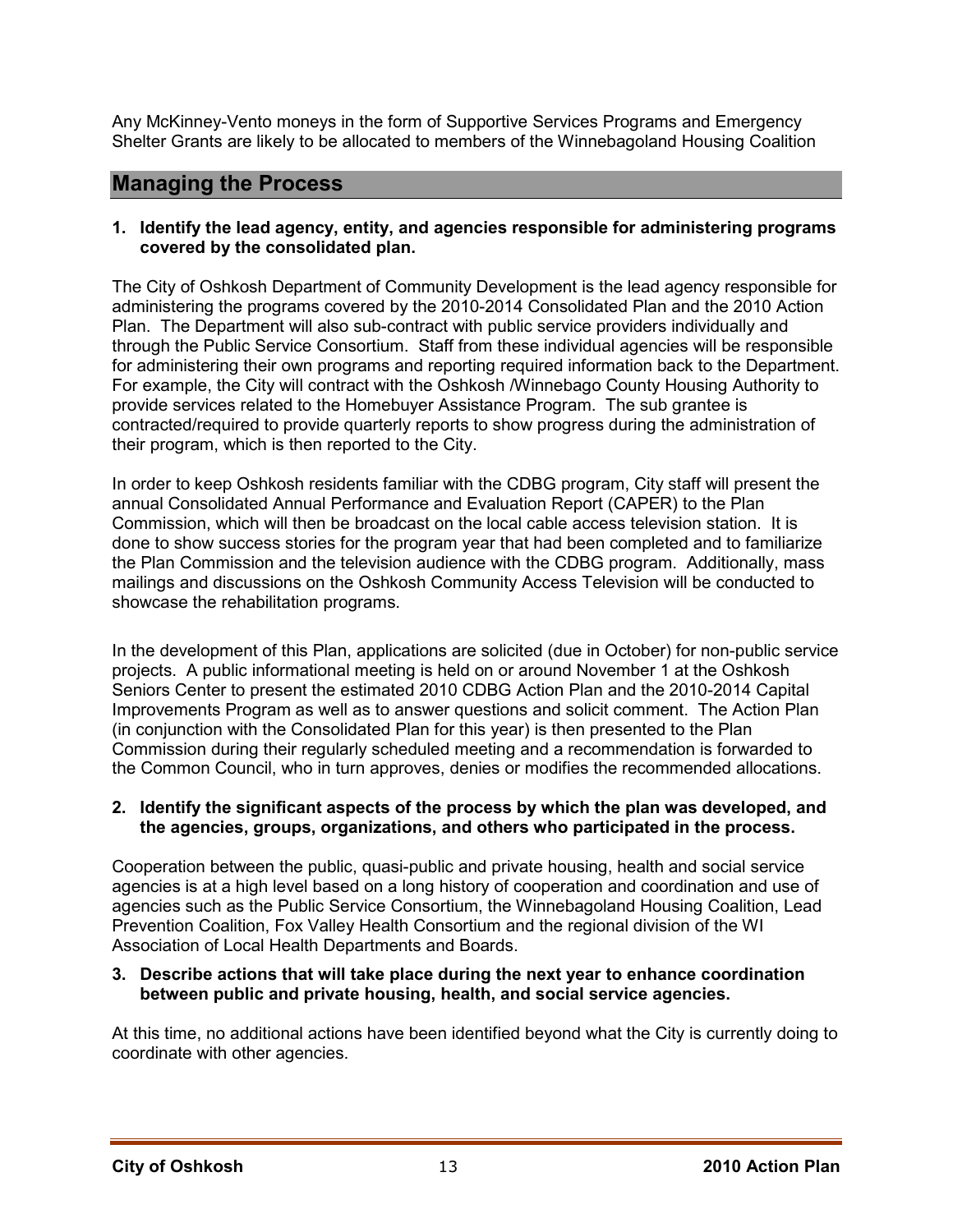### **Citizen Participation**

#### **1. Provide a summary of the citizen participation process.**

The citizen participation process for the 2010 Action Plan was held in conjunction with the 2010- 2014 Consolidated Plan Citizen participation process as well as the preparation of the Capital Improvement Plan (CIP). As part of the preparation of the Annual Action Plan budget and the CIP, a neighborhood public meeting to outline these budgets was held at the Oshkosh Seniors Center on November 5, 2009. The four broad categories for projects (Central City & Public Facilities, Housing & Neighborhood Development, Public Services, and Administration & Planning) and estimated funding levels were presented to the general public in a neighborhood style information meeting. The results and comments as well as the estimated funding levels were then forwarded to the City Plan Commission and the Common Council in November 2009.

Specific actions for participation in the 2010 Action Plan and the 2010-2014 Consolidated Plan included a June 1, 2010, legal public notice published in the Oshkosh Northwestern initiating a 30-day public review period of this Plan and notifying the public of a hearing on the Plan on July 1. Those interested were invited to view the plan at the Department of Community Development office, the public library and the City's website.

On July 6, 2010, the Oshkosh Plan Commission reviewed the 2010-2014 Consolidated Plan along with the 2010 Action Plan to ensure consistency with the City's 2005-2025 Comprehensive Plan, official maps, or other planned activities of the City.

On July 13, 2010, the Oshkosh Common Council held a public hearing on the 2010-2014 Consolidated Plan along with the 2010 Action Plan to receive any comments or views on the Plans.

#### **2. Provide a summary of citizen comments or views on the plan.**

Comments from the July 1, 2010 public hearing centered on the process of distributing public service funding as it relates to the application process, application ranking and determination of what groups are funded and what that funding level would be. There was a general comment regarding the need for public service assistance, especially for the disabled and the need of the community to increase efforts for this group. It was felt that the information contained in the plan, especially income disparity and housing issues, was important to have as a focus for fund allocation.

The Oshkosh Plan Commission reviewed the document, as well as the 2010 Action Plan at the July 6, 2010 Plan Commission meeting. The Commission made the statement that they have reviewed the plan for conformance with the City's 2005-2025 Comprehensive Plan, official maps, or other planned activities of the City. The Commission inquired whether housing improvement program funding has been at a consistent level in the past and within the five-year plan was posed as well as if landscaping of homes and sites could be included. Staff addressed the inquiry by noting that overall grant amounts have changed over the years with trends being a reduction; but that the housing rehabilitation program is a major component and always receives substantial funds to be an effective program. More research on whether landscaping would qualify under CDBG regulation is needed but it could potentially be included as part of a neighborhood initiative project, which is included as part of the plan. The Commission requested an explanation of the rental rehabilitation program. Staff stated that it is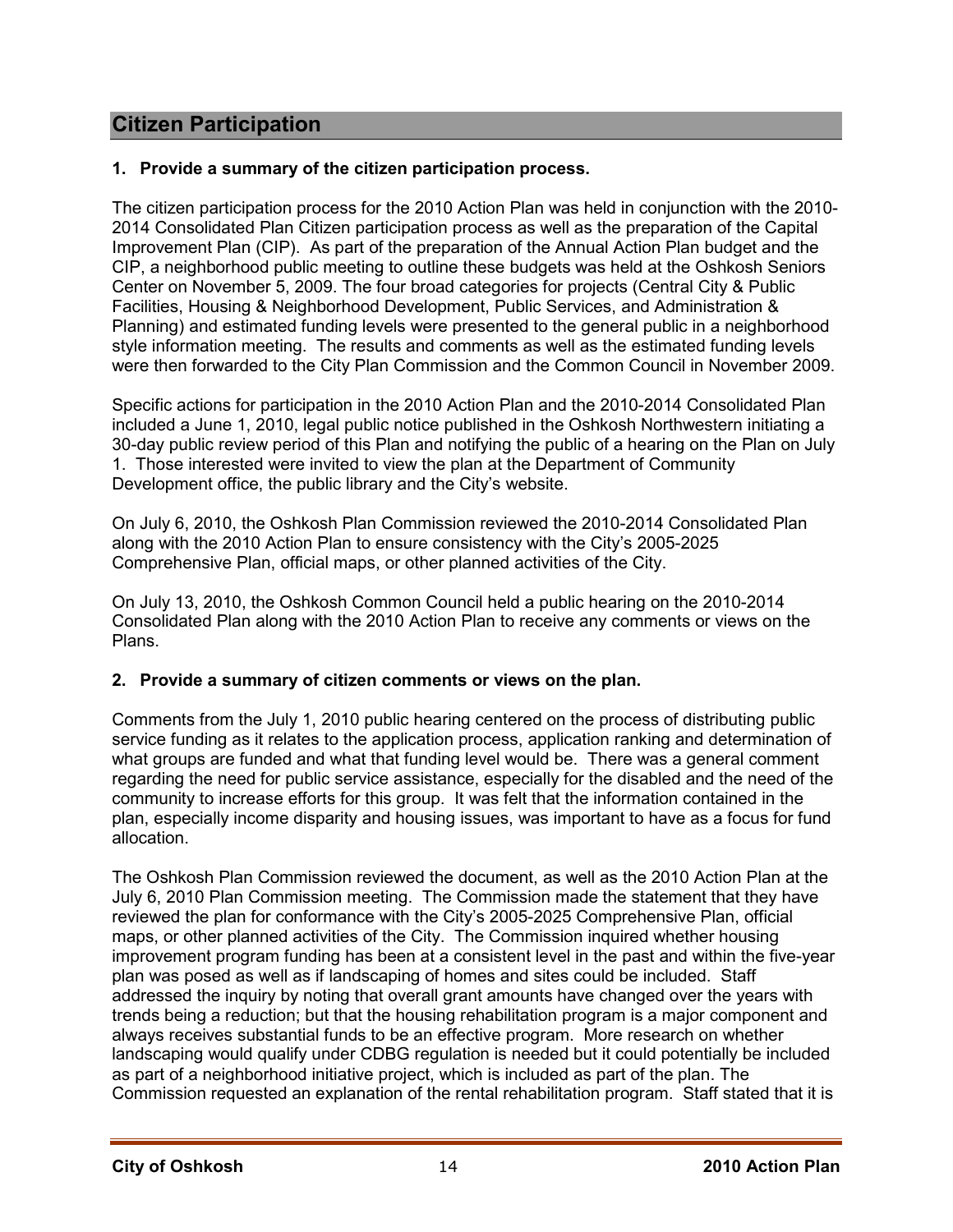to rehabilitate rental units in an effort to provide decent affordable rental housing that assists in improving the overall neighborhood and contains stipulations that units remain affordable. The Commission also made a comment that a more holistic approach to the rental rehabilitation program needed to take place including scattered site versus "downtown only" rehabilitation in high density areas. It was suggested that the City work more closely with the University of Wisconsin on housing issues near campus. The Commission asked if there were programs used to address job skills, medical care and other needs of low and moderate income (LMI) people. Staff replied that these items are addressed by the public service category, which is partially administered by contract with the Public Service Consortium that was created approximately five years ago with the City, Winnebago County, the United Way and the Oshkosh Area Community Foundation. Questions to the openness and appropriateness of the Public Service Consortium was brought up and discussion on whether the City Council should be approving the exact and final funding for public service agencies rather than a group of representatives from the four consortium agencies. A representative of the Fair Housing Council was in attendance and expressed her support of the plan.

On July 13, 2010, the Oshkosh Common Council held a public hearing on the 2010-2014 Consolidated Plan along with the 2010 Action Plan. Some Council comments focused on the allocation of public service funds and the use of the Public Service Consortium as a review body. Thoughts were expressed that the Council should be the application review body with the ability of appeal by the applicant. Other Council members addressed this item by commenting that a Council representative (the Mayor last year) sits on the Consortium Review Committee and other elected officials would be welcome on the review committee. Furthermore, some Council members stated they supported the Consortium form of application review as it had experienced qualified public service agency adept reviewers and they expressed concerns that making the Council the application reviewer may turn the process too "political" and become more political than functional, as well as to confuse issues of grant requirements versus desires to fund specific agendas.

#### **3. Provide a summary of efforts made to broaden public participation in the development of the consolidated plan, including outreach to minorities and non-English speaking persons, as well as persons with disabilities.**

Copies of the 2010 CDBG Action Plan were made available in a variety of venues in an effort to broaden public participation. A legal ad was published in the Oshkosh Northwestern, notifying readers of the neighborhood meeting and public hearings before the Plan Commission and the Common Council. The notice also included a website link so that the Plan could be accessed on-line through the City's website if the public wanted to view the plan or make a copy. Also within the notice was an invitation to persons with specialized needs (language, handicap accessibility, etc.) to call the City to make any necessary arrangements. All meetings held in conjunction with the preparation of this Plan were held in handicap accessible buildings and meeting rooms. Outreach also included personal contact with the local Hmong Service Center (largest minority group in Oshkosh), UMOS (United Migrant Opportunity Service), ADVOCAP (representing many persons with special needs), and with the Oshkosh Seniors Center.

A public hearing was held on July 1, 2010. Those interested were invited to view the plan at the Department of Community Development office, the public library and the City's website prior to the hearing.

A public meeting was held on July 6, 2010 with the Oshkosh Plan Commission. The Plan Commission reviewed the Action Plan for consistency with the City's 2005-2025 Comprehensive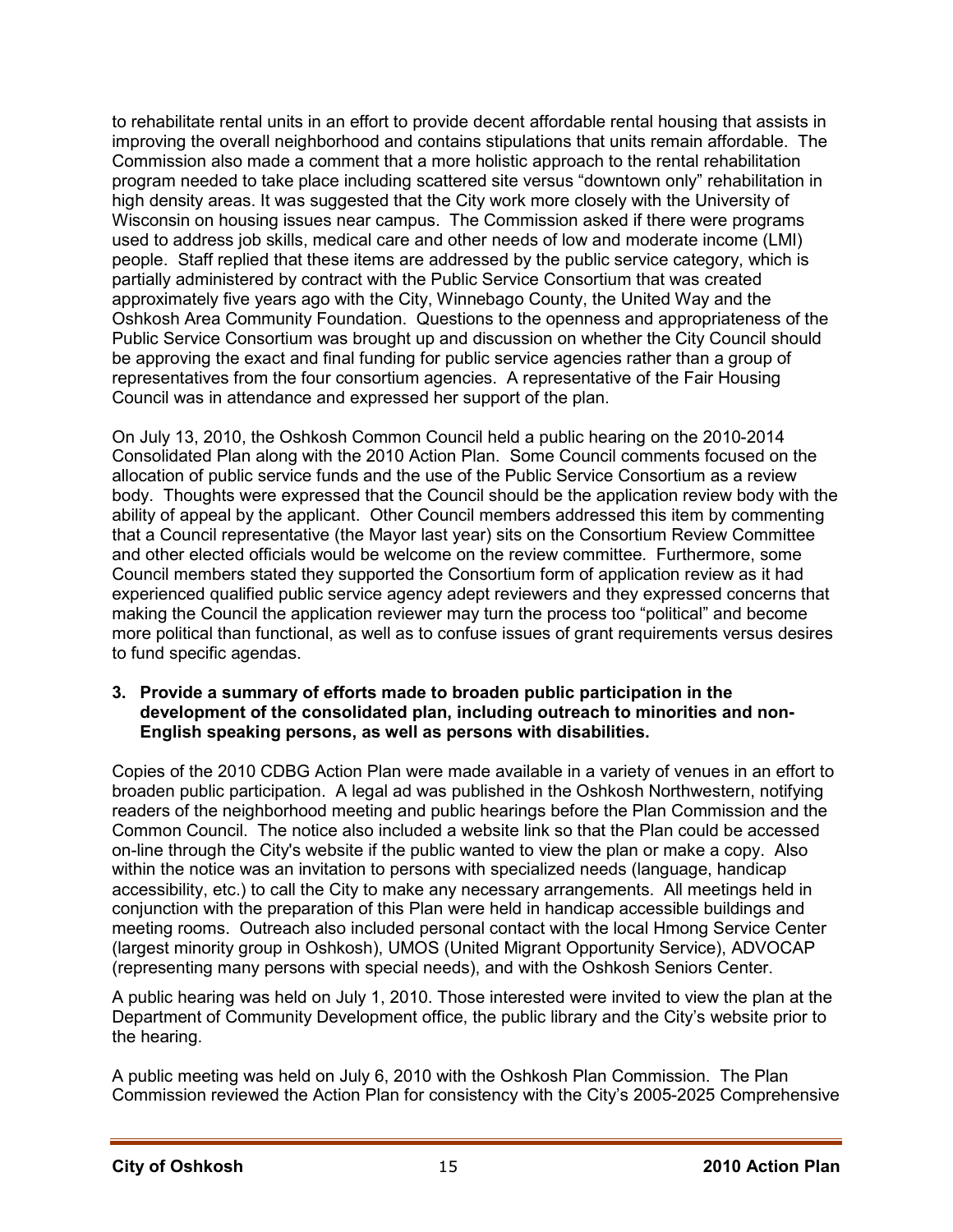Plan, official maps, or other planned activities of the City. The meeting was televised on the local cable access channel so that television viewers could also see the proposal.

A public meeting was held on July 13, 2010 with the Oshkosh Common Council. The Council and public were given an opportunity to provide input regarding the proposed projects in the plan. This meeting was also broadcast on the local cable access channel. Copies of the staff reports, plan and minutes are included on the City's website.

#### **4. Provide a written explanation of comments not accepted and the reasons why these comments were not accepted.**

All comments were accepted and included within the document.

### **Institutional Structure**

**1. Describe actions that will take place during the next year to develop institutional structure.** 

Actions taken will be continuations of commitments the City staff has made to overcome gaps among institutional structures. The City will continue to work with the Oshkosh Area United Way and the Oshkosh Area Community Foundation on coordination and supervision of the CDBG and other funds for public service activities and programs through the "Public Service Consortium." This joint coordination effort is designed to avoid unnecessary duplication of efforts in providing financial awards to service providers.

In providing funding directly for the Housing Authority's Homeownership Assistance Program and the Fair Housing Center of Northeast Wisconsin, the City will stipulate that CDBG funded activities will be undertaken in a manner which increases coordination and cooperation between funded agencies and others working with the same populations and providing similar or complimentary services and programs.

Also, the Winnebagoland Housing Coalition is an organization oriented to coordination between public and private social service agencies in Oshkosh. While the City is not in a position to direct or control the activities of this group, City staff does participate. In addition, the City will forward information through the electronic "Information & Referral Service" listserv.

### **Monitoring**

**1. Describe actions that will take place during the next year to monitor its housing and community development projects and ensure long-term compliance with program requirements and comprehensive planning requirements.** 

The City of Oshkosh Department of Community Development will coordinate the implementation of this Action Plan and report progress towards the goals from the Consolidated Plan in the Department of Housing and Urban Development (HUD) Integrated Disbursement and Information System (IDIS) and annual CAPER. Monitoring of projects is done on a case-bycase basis as funds are requested. Subrecipient monitoring is done through submittal of program information, required by the Agreements between the City and subrecipient, as well as monitoring spending through staff contact, invoice submittal and review and site visits.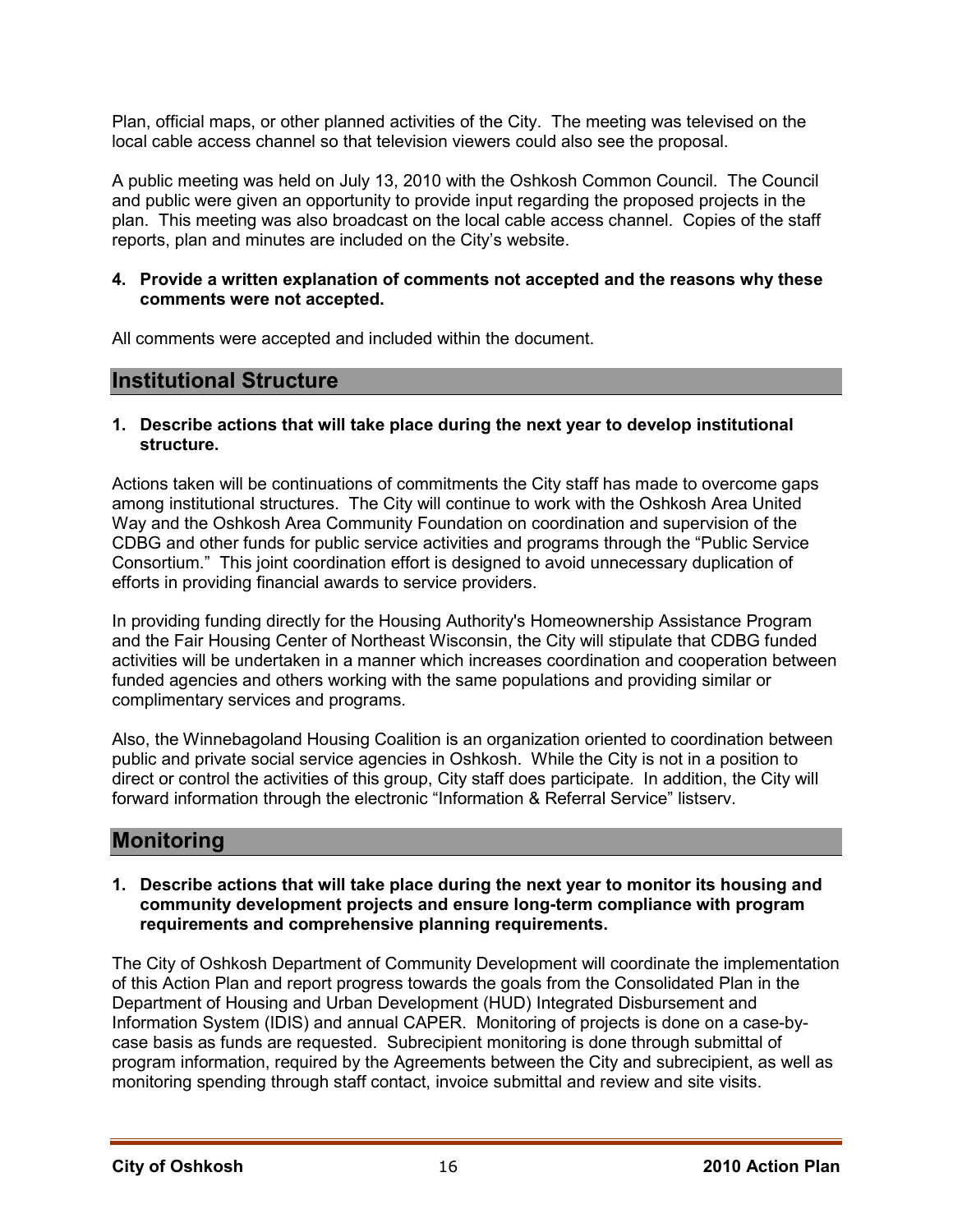The monitoring actions are conducted to ensure the timeliness of spending. Quarterly and annual reports are required for all funded activities. When these reports are submitted they are reviewed in accordance with the Agreement. If quarterly reports are not made on time or the subrecipient is not meeting the requirements of the Agreement, the Department staff will meet with the subrecipients for a coordination meeting and monitor progress to meet the requirements of the Agreement.

Housing rehabilitation activities are monitored during the rehabilitation period when construction is underway. Payments are not made until the contractor has satisfactorily completed the work including obtaining the appropriate zoning, building, plumbing, electrical, or HVAC permits needed. The Department of Community Development's Housing Rehabilitation Specialist checks to make sure permits have been obtained and the contractor has requested code compliance inspections. A compliance inspection of the work is also made by the Housing Rehabilitation Specialist and/or appropriate staff of the City's Inspection Services Division to determine compliance with local zoning and the Uniform Dwelling Code. When it is determined that the work is satisfactory completed, after securing the owners signature on a payment request form, payment to the contractor is released. No final payment is made on a project until the contractor has satisfactorily completed the work in accordance with the contract and the work complies with housing codes as determined by the appropriate inspectors. Many projects have several inspections to determine compliance, depending on the scope of work of the contract.

### **Lead-Based Paint**

**1. Describe the actions that will take place during the next year to evaluate and reduce the number of housing units containing lead-based paint hazards in order to increase the inventory of lead-safe housing available to extremely low-income, low-income, and moderate-income families, and how the plan for the reduction of lead-based hazards is related to the extent of lead poisoning and hazards.** 

All properties where CDBG funds are used will be assessed for lead paint hazards and a Lead Risk Assessor will address such issues. The City of Oshkosh has Lead Risk Assessors on staff. If additional funding for lead abatement becomes available, the City will apply for these funds. Additionally, all contractors used to perform lead hazard reduction work must be trained and certified by the State in a lead hazard reduction discipline and associated with a certified lead company. The City prefers to work with State Certified general contractors as part of their housing improvement programs, as most projects disturb lead based paint or control/abate lead paint hazards. However, the general contractor may subcontract the lead work to a certified lead subcontractor.

## **HOUSING**

### **PLEASE ALSO SEE HOUSING NEEDS TABLE IN APPENDIX**

### **Specific Housing Objectives**

**1. Describe the priorities and specific objectives the jurisdiction hopes to achieve during the next year.**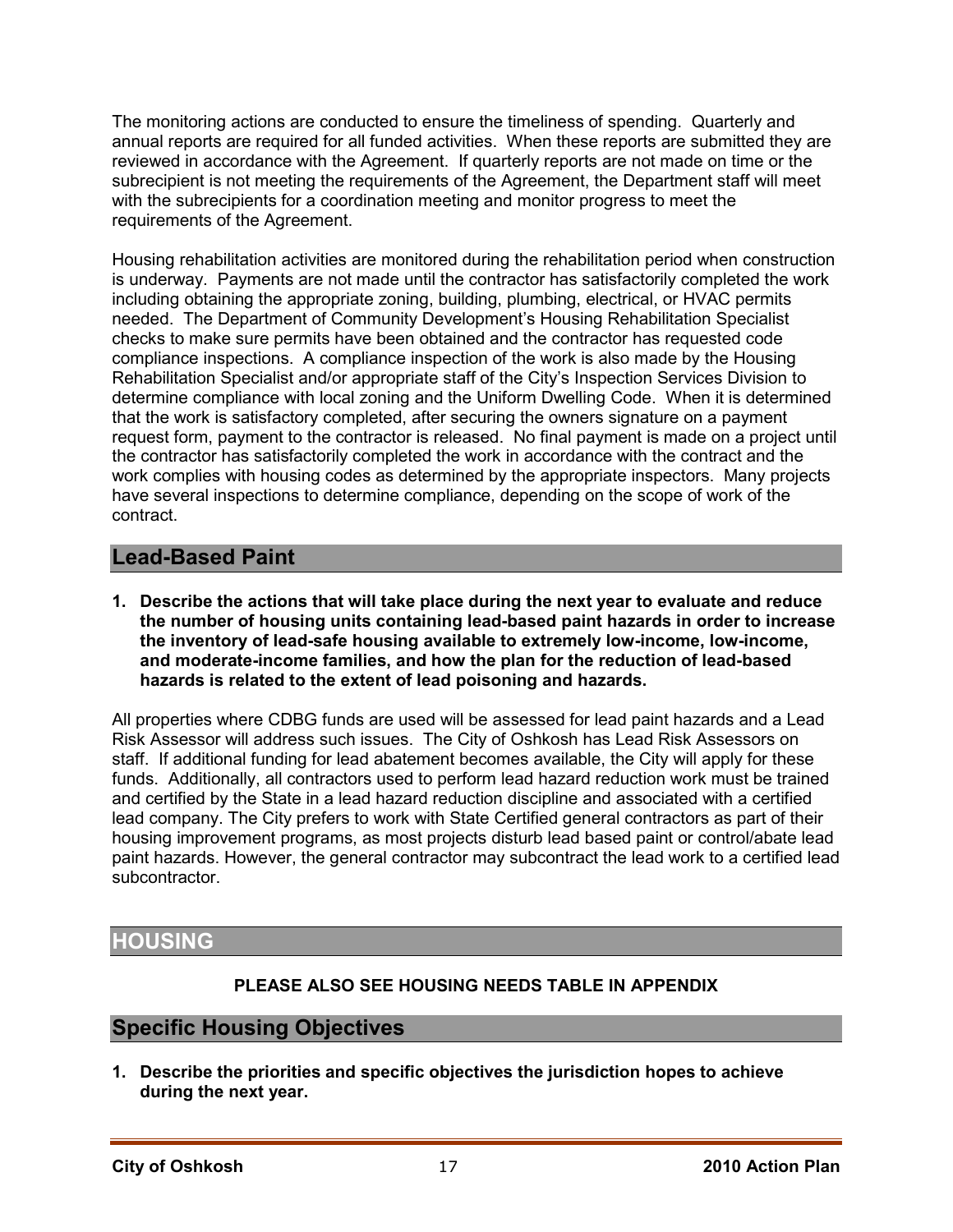#### **2. Describe how Federal, State, and local public and private sector resources that are reasonably expected to be available will be used to address identified needs for the period covered by this Action Plan.**

The City's housing objectives for the 2010 Program year can be summarized into four categories including Rental Rehabilitation, Owner-Occupied Rehabilitation, Homebuyer Assistance, Neighborhood Improvement Strategic Areas and Fair Housing. These activities are described in detail below as is the resources to be allocated for each.

#### Rental Rehabilitation

The City has allocated \$40,000 in CDBG funds to combine with previous unspent funds to continue with the creation/conversion/rehabilitation LMI rental projects in the 2010 Program Year. These projects are sought through direct application and coordinated application by the Winnebago Apartment Association. The City anticipates five rehabilitations will be completed in the 2010 Program Year.

#### Owner-Occupied Housing Rehabilitation

The City has allocated an estimated \$330,397 in 2010 CDBG funds for this purpose. After housing administration-related salaries are deducted from this total, the City anticipates 15 rehabilitations will be completed. Some of this rehabilitation funding will be in conjunction with the participants in the Oshkosh/Winnebago County Housing Authority's program for first time homebuyers. The City will access lead abatement grant funding as available and needed in conjunction with rehabilitation projects. Funds will be committed to additional projects during the program year; however, these may not be completed in the same program year due to availability of contractors and weather related problems. Projects may include those providing handicap modifications.

Also, program income received during the 2010 Program Year will be used for eligible affordable housing projects. This program income is for the most part received from mortgage satisfactions and is estimated to be approximately \$150,000 in the next program year.

#### Homebuyer Assistance

Oshkosh Housing Authority: \$17,000 of the 2010 allocation will be provided to the Authority during the program year for administrative costs relative to a Homebuyer Assistance Program. The City anticipates providing additional support to purchasers through the CDBG funded owner-occupied rehabilitation program and for purchase assistance. It is anticipated that 8-10 LMI households will participate during the program year.

#### Neighborhood Improvement Strategic Areas

The City will continue the implementation of its "Neighborhood Improvement Strategic Areas" program in the Near East Neighborhood as well as the Broad/Bay Neighborhood, as discussed earlier in this Plan. The goal of the program is to improve the city's older neighborhoods and, in particular, LMI neighborhoods.

#### Fair Housing

The City will provide \$10,000 in CDBG funds to the Fair Housing Center of Northeast Wisconsin, a program of Metropolitan Milwaukee Fair Housing Council. They will use these funds to cover the cost of providing fair housing information and training to employees of social service and similar agencies working directly with populations at greatest risk of housing.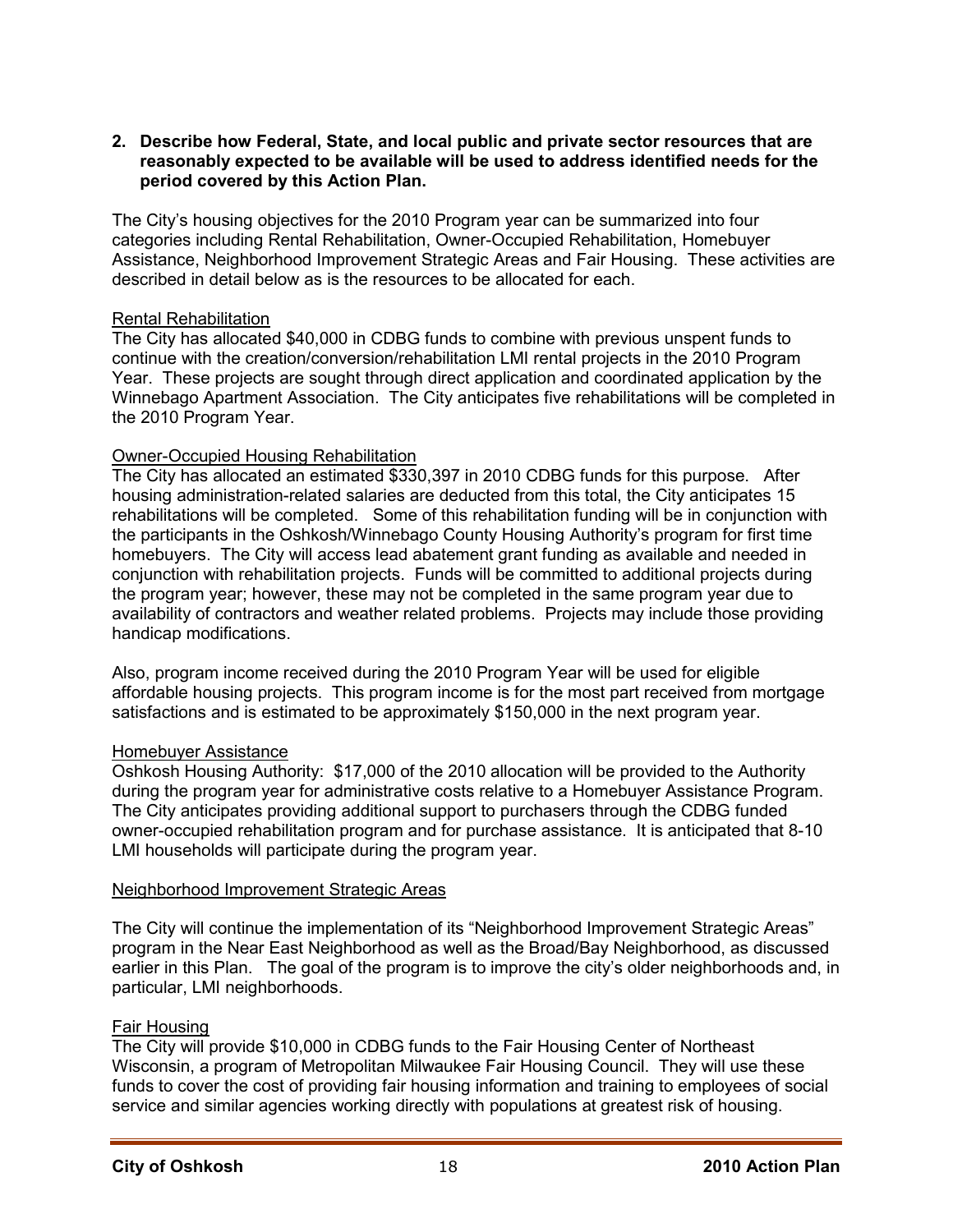### **Needs of Public Housing**

**1. Describe the manner in which the plan of the jurisdiction will help address the needs of public housing and activities it will undertake during the next year to encourage public housing residents to become more involved in management and participate in homeownership.** 

Since the Homebuyer Assistance Program is a program of the Oshkosh/Winnebago County Housing Authority, the Authority is able to coordinate participation in the program by encouraging their residents to participate. This coordination fills a gap in the participation and outreach process to public housing residents.

**2. If the public housing agency is designated as "troubled" by HUD or otherwise is performing poorly, the jurisdiction shall describe the manner in which it will provide financial or other assistance in improving its operations to remove such designation during the next year.** 

The public housing agency is not designated as "troubled" by HUD.

### **Barriers to Affordable Housing**

**1. Describe the actions that will take place during the next year to remove barriers to affordable housing.** 

Impediments found in the "Analysis of Impediments to Fair Housing Choice" regarding housing choice include lack of understanding of what constitutes a viable fair housing complaint; need for fair housing training for both tenants and landlords; and teaching the effects of financial decisions regarding credit history, home equity, and other loan information.

The following activities will be undertaken in all or in part with the 2010 Program Year to remove barriers to affordable housing:

- A. City administration of rental housing rehabilitation projects and owner-occupied housing rehabilitation projects.
- B. Homeownership assistance by the Oshkosh/Winnebago County Housing Authority through the provision of funds for administration, lead paint compliance, and purchase assistance.
- C. City implementation of neighborhood improvement initiatives as outlined in the 2005- 2025 Comprehensive Plan, which are designed to improve the overall condition of older neighborhoods in LMI Census tracts and include some educational opportunities for residents of the area.
- D. Funds granted to Fair Housing Center of Northeast Wisconsin for tenant counseling.

### **HOME/American Dream Down Payment Initiative (ADDI)**

This section is not applicable to the City of Oshkosh.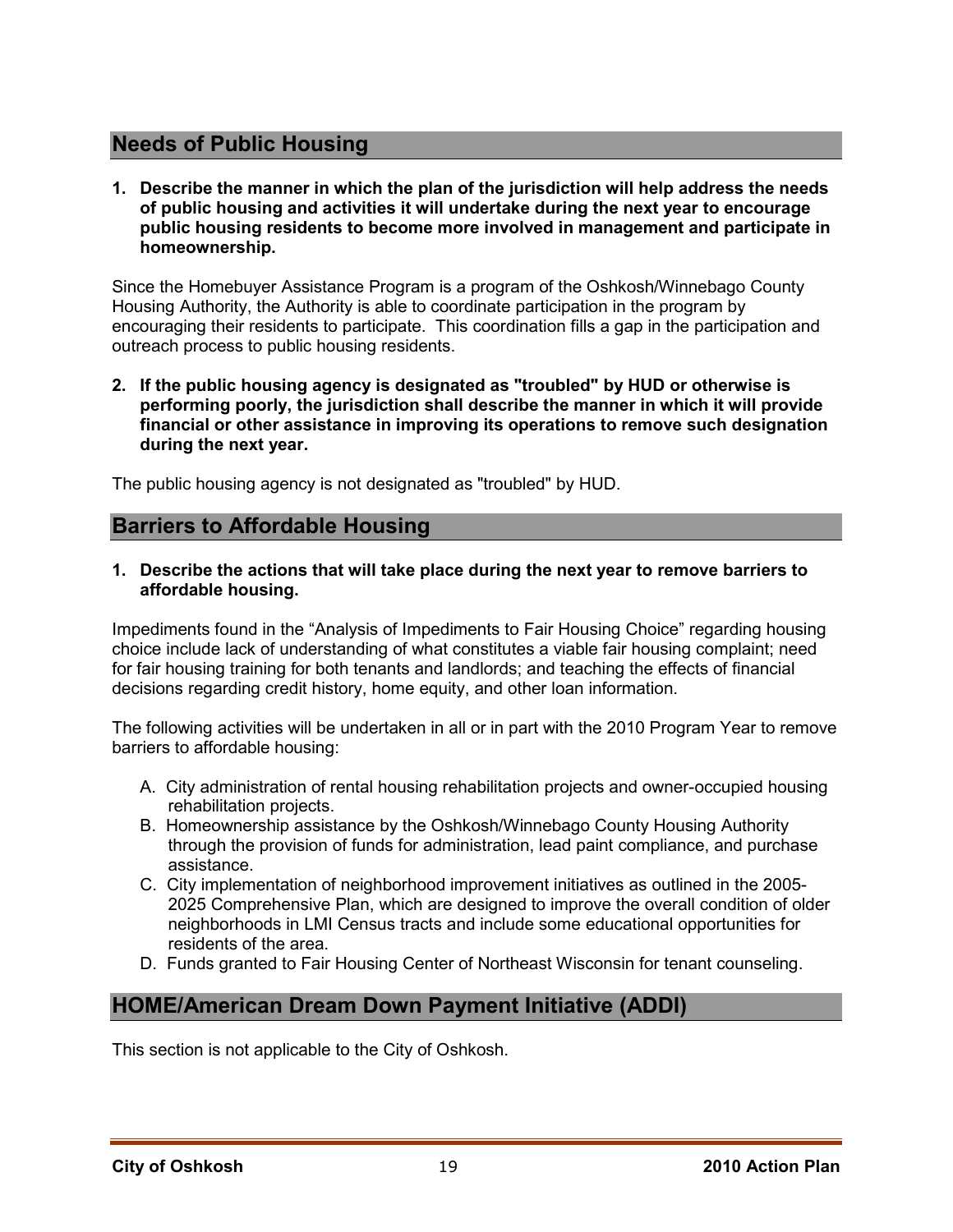#### **PLEASE ALSO REFER TO THE CONTINUUM OF CARE HOMELESS POPULATION AND SUBPOPULATIONS CHART IN APPENDIX**

#### **Specific Homeless Prevention Elements**

- **1. Sources of Funds—Identify the private and public resources that the jurisdiction expects to receive during the next year to address homeless needs and to prevent homelessness. These include the McKinney-Vento Homeless Assistance Act programs, other special federal, state and local and private funds targeted to homeless individuals and families with children, especially the chronically homeless, the HUD formula programs, and any publicly-owned land or property. Please describe, briefly, the jurisdiction's plan for the investment and use of funds directed toward homelessness.**
- **2. Homelessness—In a narrative, describe how the action plan will address the specific objectives of the Strategic Plan and, ultimately, the priority needs identified. Please also identify potential obstacles to completing these action steps.**
- **3. Chronic homelessness—The jurisdiction must describe the specific planned action steps it will take over the next year aimed at eliminating chronic homelessness by 2012. Again, please identify barriers to achieving this.**
- **4. Homelessness Prevention—The jurisdiction must describe its planned action steps over the next year to address the individual and families with children at imminent risk of becoming homeless.**
- **5. Discharge Coordination Policy—Explain planned activities to implement a cohesive, community-wide Discharge Coordination Policy, and how, in the coming year, the community will move toward such a policy.**

The City of Oshkosh does not receive any private or public funds to address homeless needs or to prevent homelessness. Since there are already a number of public and private organizations providing these homeless services in the community, the City does not provide direct homeless assistance or identify specific planned actions at ending chronic homelessness. Thus, an action plan for ending chronic homelessness by 2012 or barriers are not identified by the City.

However, the Continuum of Care (CoC) in Oshkosh has a direct influence in addressing the needs of the homeless. As presented in the 2010-2014 Consolidated Plan, the following priorities were established by the CoC:

- 1. Service gap in short term assistance
- 2. Case management with supportive services
- 3. Accessible emergency shelter along with motel vouchers
- 4. Medical and health related services
- 5. Transportation help
- 6. Transitional housing
- 7. Housing and supportive services for chronic homeless
- 8. Essential personal needs such as food, clothing and personal care items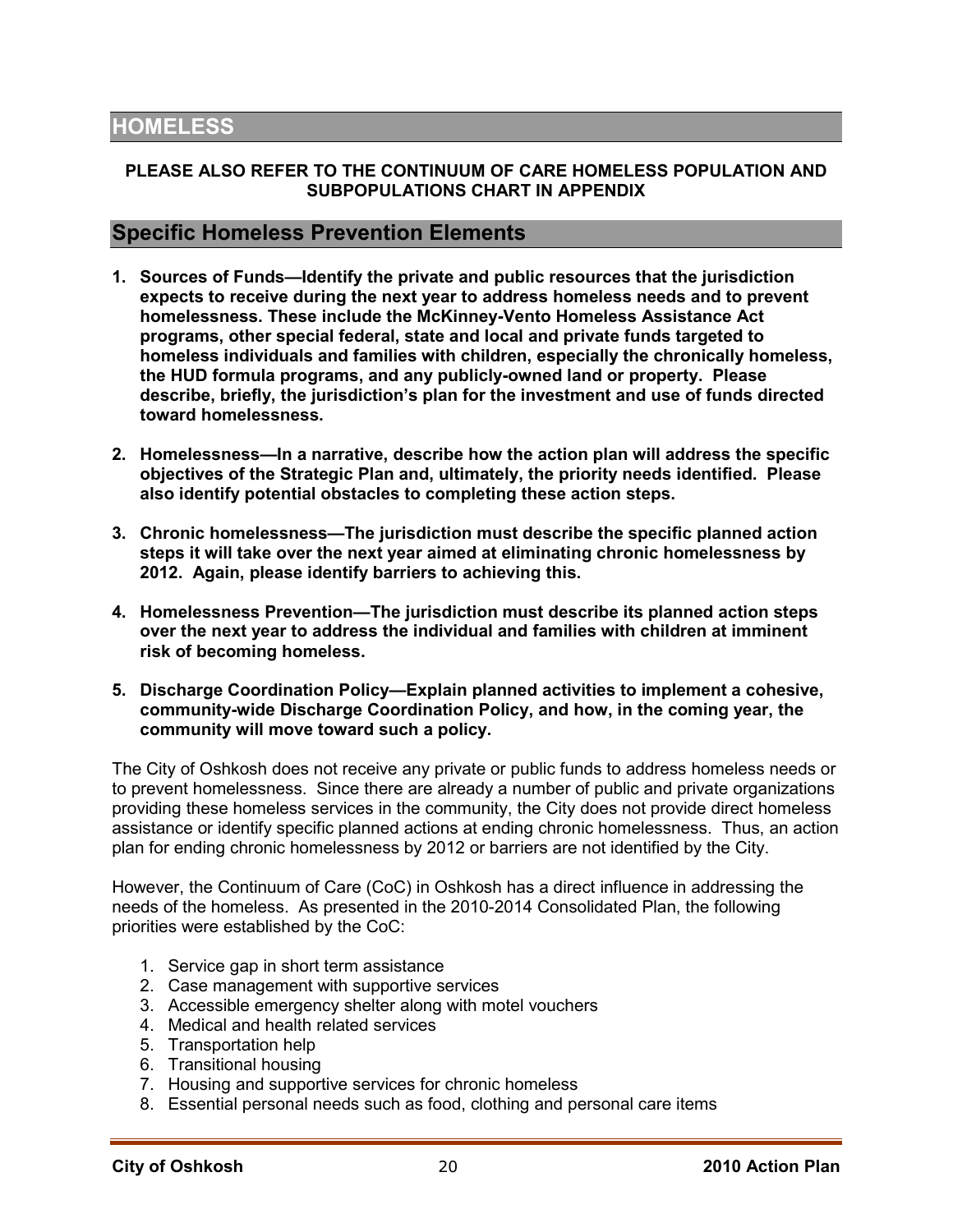- 9. Subsidized permanent housing
- 10. Foreclosure help
- 11. Daycare support
- 12. Fair housing assistance

While City staff will not lead the effort to create a discharge policy, staff will participate in any efforts to create such a policy.

### **Emergency Shelter Grants (ESG)**

The City of Oshkosh does not receive or utilize any emergency shelter grants within its jurisdiction. However, ADVOCAP, as the lead agency in a consolidated application involving Christine Ann Domestic Abuse Services, the American Red Cross and Legal Action of Wisconsin, will be receiving approximately \$134,000 in state funds for the Oshkosh area through HUD ESG/State Transitional Housing Grants.

### **COMMUNITY DEVELOPMENT**

#### **PLEASE ALSO REFER TO THE HOUSING AND COMMUNITY DEVELOPMENT ACTIVITIES TABLE IN APPENDIX**

#### **Community Development**

**1. Identify the jurisdiction's priority non-housing community development needs eligible for assistance by CDBG eligibility category specified in the Community Development Needs Table (formerly Table 2B), public facilities, public improvements, public services and economic development.** 

In addition to activities presented in association with the "Neighborhood Improvement Strategic Areas," other priorities for non-housing community development needs are located in Oshkosh's designated slum and blight areas and the Central City area, as shown on the two following maps. Also, eligible activities in this category will be conducted in designated redevelopment districts, such as the South Shore Redevelopment Area.

For these areas (slum and blight, Central City, and designated redevelopment areas), eligible activities may include acquisition, relocation, demolition, disposition, clearance, environmental remediation, public facilities improvements, and streetscape.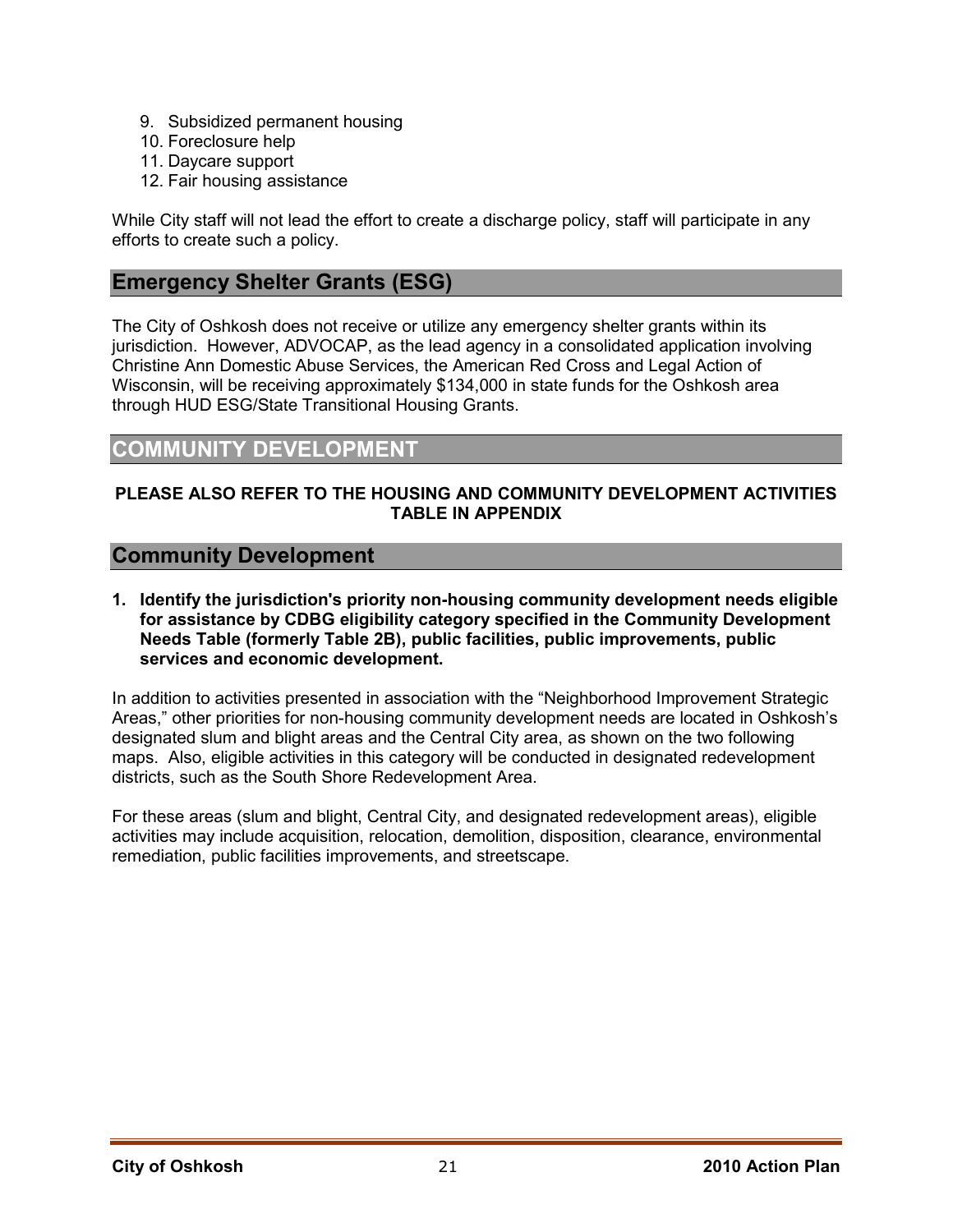

**2. Identify specific long-term and short-term community development objectives (including economic development activities that create jobs), developed in accordance with the statutory goals described in section 24 CFR 91.1 and the primary objective of the CDBG program to provide decent housing and a suitable living environment and expand economic opportunities, principally for low- and moderate-income persons.** 

**Note: Each specific objective developed to address a priority need, must be identified by number and contain proposed accomplishments, the time period (i.e., one, two, three, or more years), and annual program year numeric goals the jurisdiction hopes to achieve in quantitative terms, or in other measurable terms as identified and defined by the jurisdiction.** 

#### Long-term and Short-term Objectives

Comparing the "Designated Slum and Blight Area" and the "Central City Planning Area" map with the "2000 Low to Moderate Census Tracts & Block Groups", it is apparent that these areas overlap. By addressing the priorities of the LMI persons in these census tracts and block groups, the priorities of community development needs are also addressed in the long and short-term. The goals and implementation strategies for these areas are either the same – clearance of slum and blight or improvement of the areas for LMI persons or complement each other.

For the 2010 Action Plan, the primary objectives for these areas include the following:

- Purchase/Dispose of three parcels. Possibly assembling smaller, blighted, or underperforming parcels into larger parcels. These larger parcels will be made available for redevelopment.
- Right-of-way and other public facility improvements.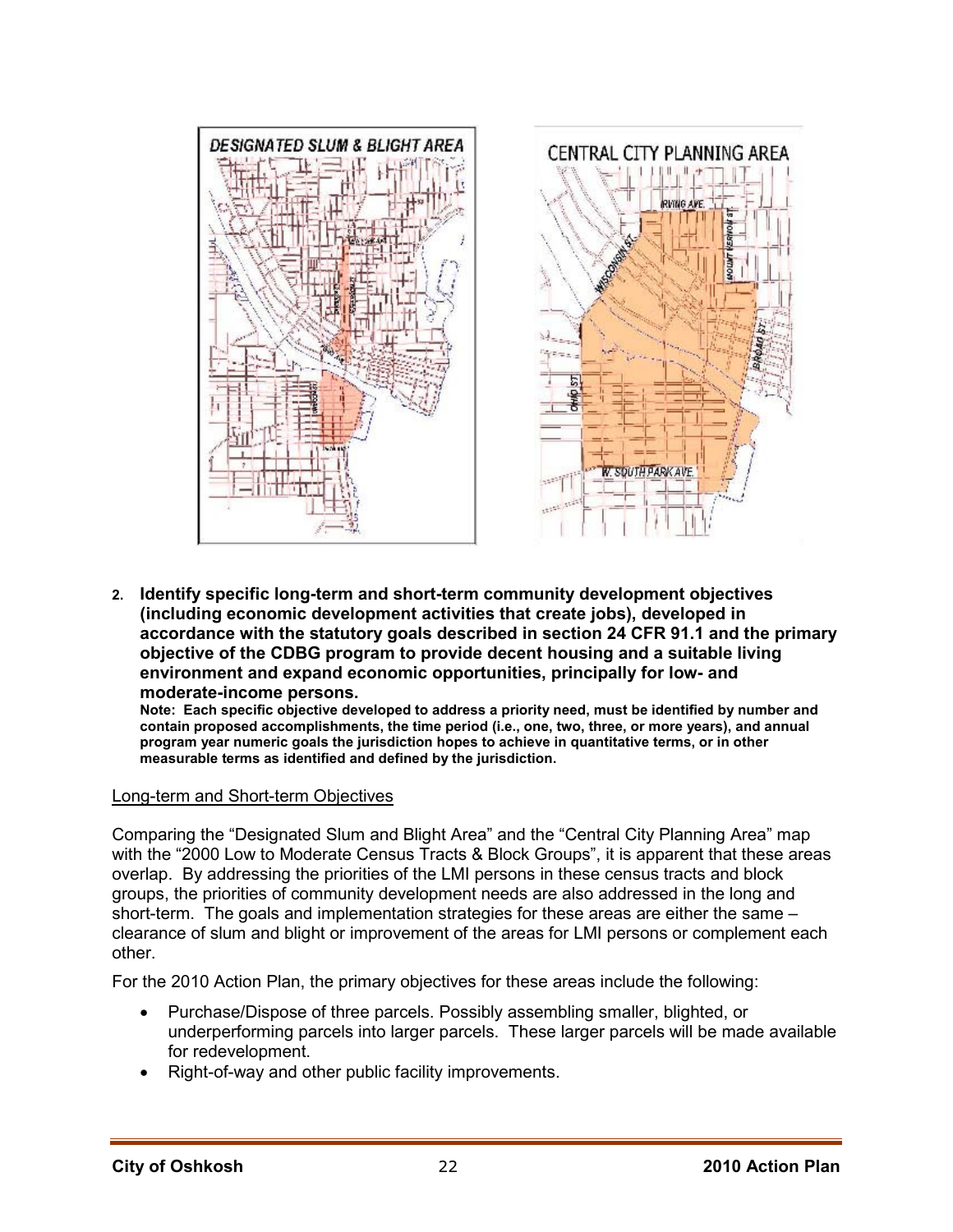End use in the Central City area will more often than not be a mix of housing and commercial uses. Depending on the area and need, the end use will create a mix of housing opportunities for mixed income households and/or job opportunities for persons of limited means.

Depending on the specific project, the accomplishments will either be annually reported under the activities of "Targeted Central City Development" or "Housing & Neighborhood Development" in the CAPER.

### **Antipoverty Strategy**

#### **1. Describe the actions that will take place during the next year to reduce the number of poverty level families.**

The City of Oshkosh provides indirect services to reduce the number of households with income below the poverty line. In considering factors affecting poverty that may be impacted by the existing housing programs of the City, the preservation of affordable housing with supportive programs, and services targeted to special needs populations (domestic violence victims, physically and mentally handicapped, elderly, etc.) benefit these populations.

By completing rehabilitation projects on owner-occupied and rental household units below the poverty line, the City will be reducing the housing cost burden to some extent for these households. The reduction in housing cost burden would result from actions that would reduce energy and repair costs to keep the home in habitable condition. The City recognizes that while this in itself will not increase the level of income of these households, it will make more household funds available to cover other expenses. Also, the rehabilitation loans have no repayment requirements until the owner sells the home; therefore, no additional cost burden is added to the household as a result of these zero-payment, zero-interest loans.

In addition, the City may require the loan recipient to attend a budget counseling session as a condition of the housing rehabilitation loan approval process. This requirement is based on the City's position that the rehabilitation loan is a partnership effort – the loan will allow the owner to make the house more livable and the owner will receive additional financial information that may reduce the possibility of the house falling into disrepair in the future.

The City recognizes that while budget counseling in itself will not increase the levels of income of these households, households may gain skills allowing them to be able to use their income more strategically in paying off debts, thereby lessening the financial burden on the household.

Approximately 15-20 household rehabilitation projects will be funded in 2010.

### **NON-HOMELESS SPECIAL NEEDS HOUSING**

#### **PLEASE ALSO REFER TO THE NON-HOMELESS SPECIAL NEEDS TABLE IN APPENDIX**

#### **Non-Homeless Special Needs**

- **1. Describe the priorities and specific objectives the jurisdiction hopes to achieve for the period covered by the Action Plan.**
- **2. Describe how Federal, State, and local public and private sector resources that are**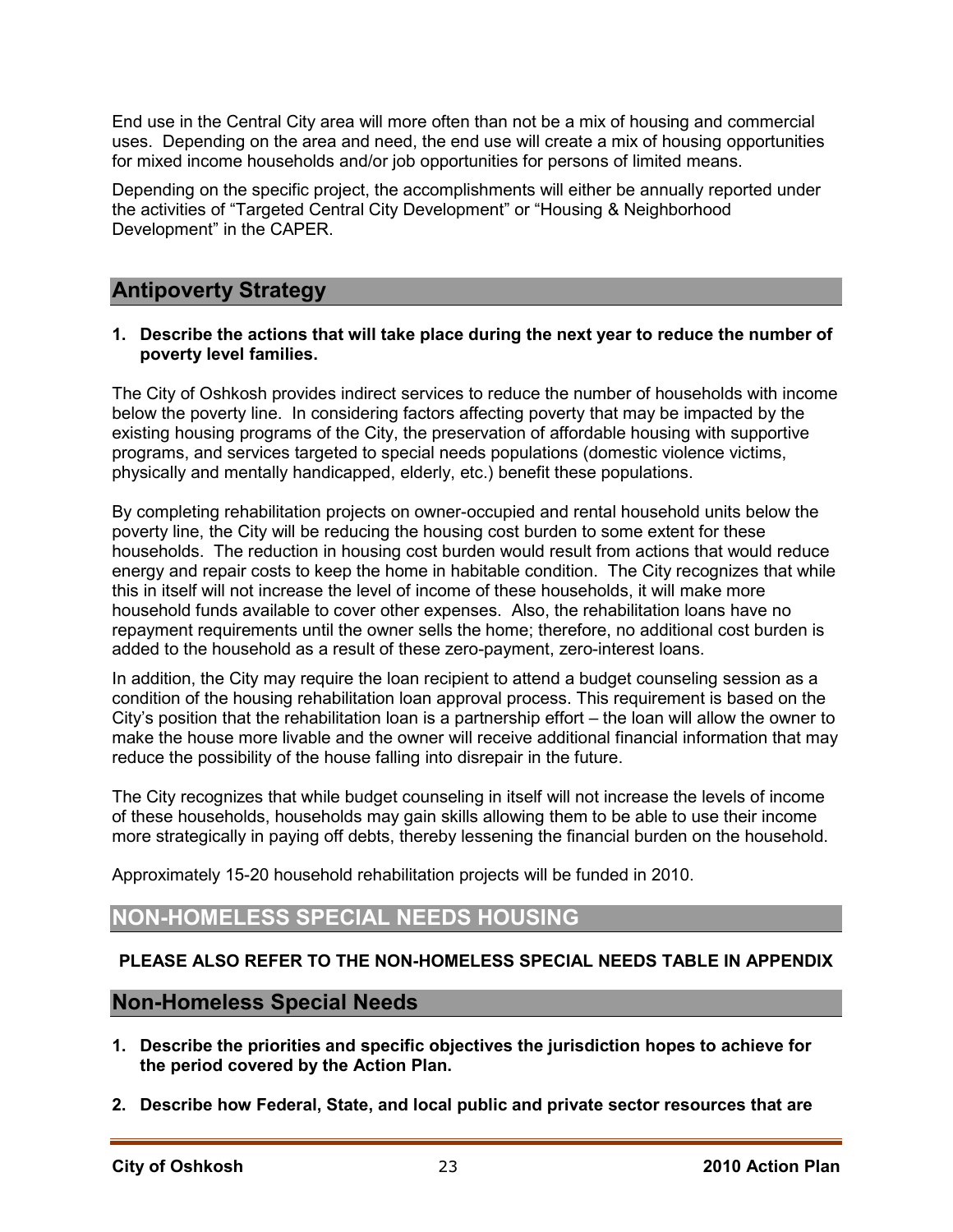#### **reasonably expected to be available will be used to address identified needs for the period covered by this Action Plan.**

The Non-Homeless Special Needs table shows housing and supportive services needed for various groups of persons. Priorities the City aims to meet include providing supportive services such as emergency housing assistance, elderly nutrition programs, and advocacy programs for disabled populations through the public services- funded Public Services Consortium.

In prior program years, the City has funded, through the Consortium, organizations such as the local American Red Cross Chapter, ADVOCAP-Elderly Nutrition Program, UW-Oshkosh Living Healthy Community Clinic and the Christine Ann Domestic Abuse Services Center, to meet its goals of providing services to these groups with special needs. The City will continue in 2010 to use the Consortium to allocate funds to public service agencies who address the needs for this population. Four agencies pool funds as part of the Consortium, including the City, Winnebago County, the Oshkosh Area United Way, and the Oshkosh Area Community Foundation. In 2010, pooled funds totaling approximately \$175,000, of this \$98,000 from CDBG funds, will be used to assist nine different public service programs. Final allocations for the Public Service Consortium of 2010 CDBG funds are as follows:

| <b>Agency</b>                   | <b>Program</b>                                 | <b>Allocation</b> |
|---------------------------------|------------------------------------------------|-------------------|
| <b>ADVOCAP</b>                  | <b>Winnebago County Nutrition Program</b>      | \$8,000           |
| <b>American Red Cross</b>       | <b>Bridges Emergency Assistance</b><br>Program | \$16,000          |
| <b>Christine Ann Domestic</b>   | <b>Emergency Shelter &amp; Advocacy</b>        | \$16,000          |
| <b>Abuse Services</b>           | <b>Services</b>                                |                   |
| <b>UW-Oshkosh Living</b>        | Living Healthy Community Clinic                | \$20,000          |
| <b>Healthy Community Clinic</b> |                                                |                   |
| Winnebago Conflict              | <b>Mediation Services for LMI Oshkosh</b>      | \$6,100           |
| <b>Resolution Center, Inc.</b>  | Residents                                      |                   |
| <b>ADVOCAP</b>                  | Provide opportunities for women victims        | \$7,000           |
| "Project POWER"                 | of abuse to be self-sufficient                 |                   |
|                                 | (employment & retention)                       |                   |
| <b>Reach Counseling</b>         | Sexual Abuse Treatment Program                 | \$6,400           |
| <b>Services</b>                 |                                                |                   |
| <b>Tri-County Community</b>     | Focus on Children's Dental Care                | \$10,000          |
| <b>Dental Clinic</b>            |                                                |                   |
| Clarity Care, Inc.              | Help at Home Program                           | \$8,500           |

Funds for housing needs for non-homeless persons will not be directed specifically at some of these groups with special needs but these groups may benefit indirectly from the use of CDBG funds that meet housing needs and provide supportive services. For example, the City is not proposing any direct funding to persons with Alcohol and Other Drug Abuse (AODA) or HIV/AIDS, as requests have not been made for direct benefits to these groups; however, these groups may benefit from the City-funded public service agency and housing service activities through the Consortium and the Oshkosh Housing Authority, respectively.

Housing needs for persons with special needs will be met as they apply for rehabilitation loans. The City will continue to document, as it has in the past, the disability and elderly status of those receiving rehabilitation loans.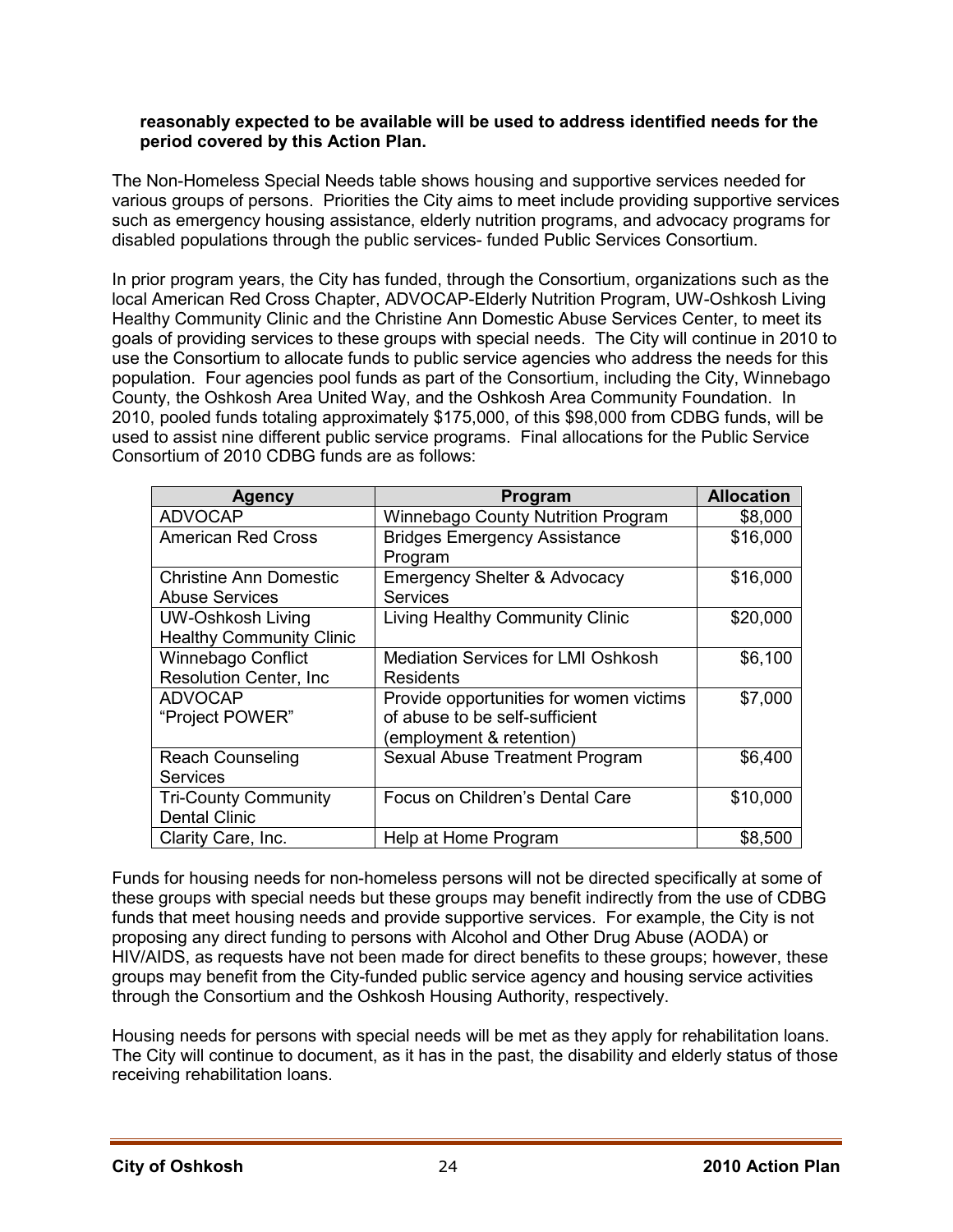No other federal, state, or local funds are expected to be available during this Program Year to meet identified needs.

### **Housing Opportunities for People With Aids (HOPWA)**

This section is not applicable to the City of Oshkosh

### **Specific HOPWA Objectives**

This section is not applicable to the City of Oshkosh

### **OTHER NARRATIVE**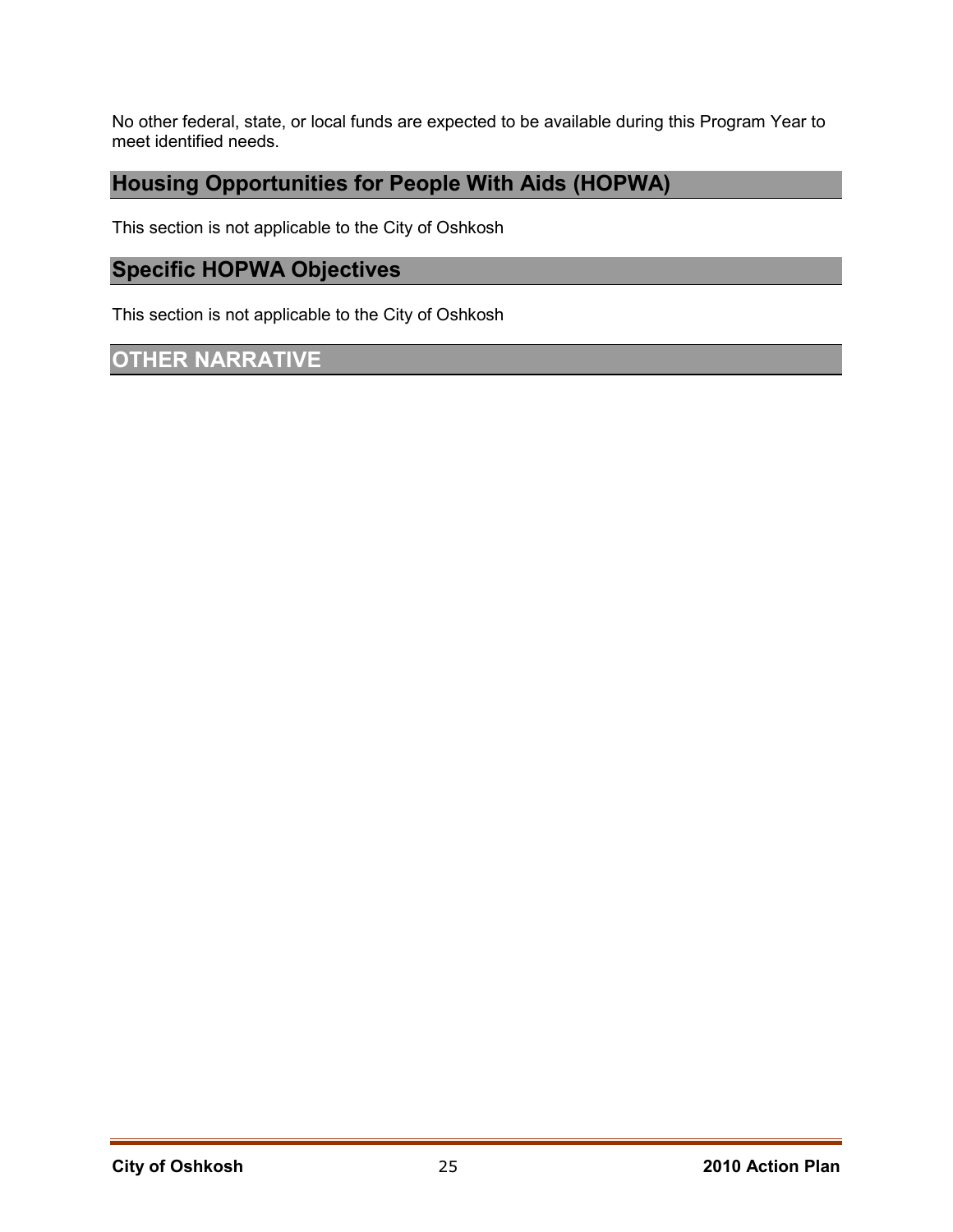## **APPENDIX A**

## **PUBLIC HEARING NOTICE**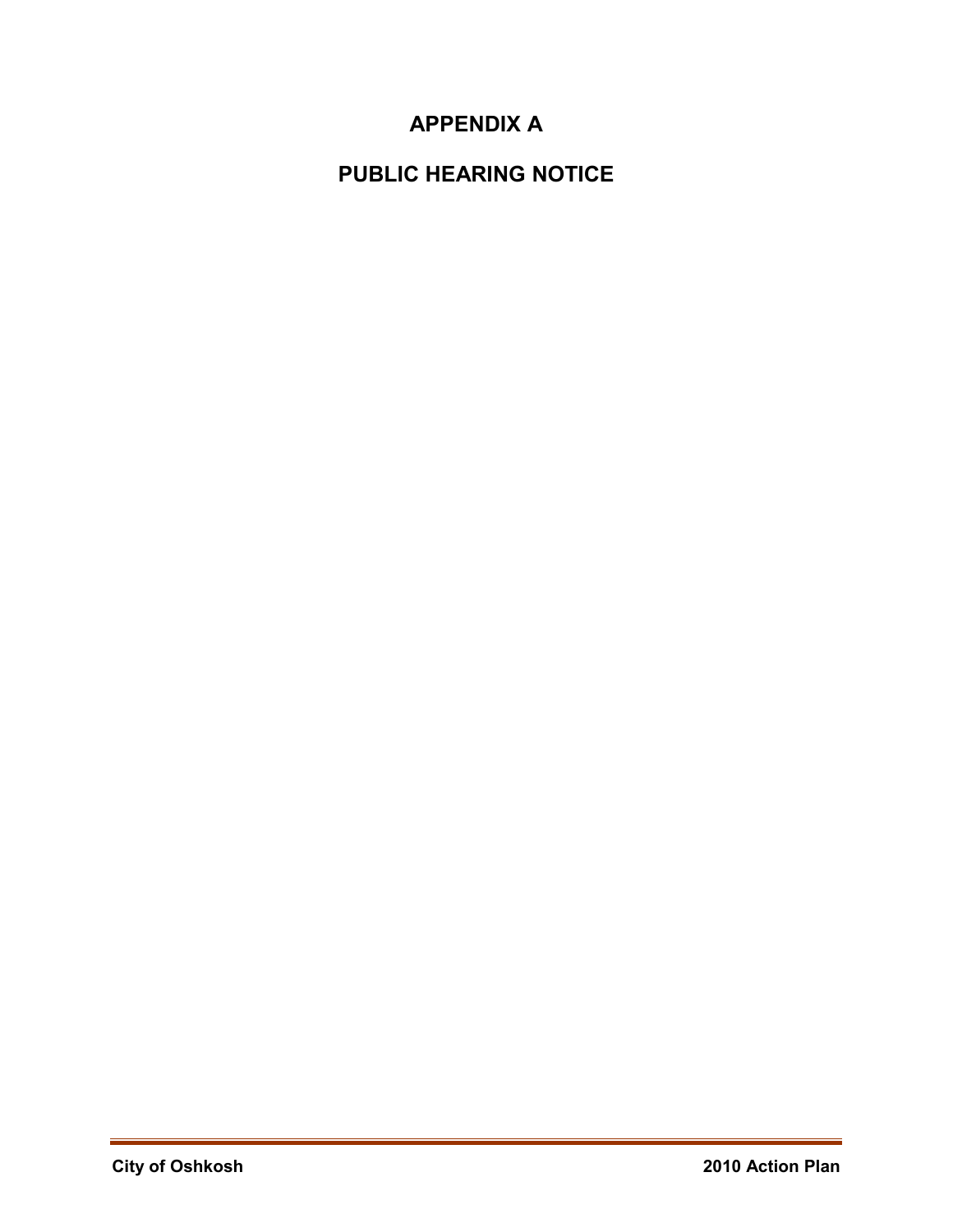#### Notice of Public Hearing City of Oshkosh 2010-2014 CDBG Program Consolidated Plan and 2010 CDBG Program Annual Plan

The City of Oshkosh will hold a public hearing on Thursday, July 1, 2010 at 6:00 PM at the Oshkosh Seniors Center, 200 N. Campbell Road, for the purpose of discussing the draft 2010-2014 Community Development Block Grant (CDBG) Program Consolidated Plan and the 2010 Community Development Block Grant (CDBG) Program Annual Plan.

The City of Oshkosh, as part of its status as an entitlement community receiving CDBG funds from the U.S. Department of Housing and Urban Development (HUD), develops a 5 year Consolidated Plan that examines the City's housing and community development. It also identifies priority needs and how CDBG funds could be used to assist in addressing them. The Plan also provides the basis to allocate annual funds and assess annual progress in identified needs.

The proposed use of the 2010 CDBG funds as shown in the table below is tentative until the City's 2010 Annual Plan is reviewed by the Common Council and approved by HUD.

|      | Activities                       | Allocation |
|------|----------------------------------|------------|
|      | Central City Redevelopment       | \$190,756  |
| Π.   | Housing/Neighborhood Development | \$410,397  |
| III. | <b>Public Services</b>           | \$140,000  |
| IV.  | Administration and Planning      | \$188,500  |
|      | Total 2010 CDBG Allocation       | \$929,653  |

The City Plan Commission will review the consolidated plan on Tuesday, July 6, 2010 at 4:00 PM in Room 404, City Hall, 215 Church Avenue, Oshkosh, WI and the Oshkosh Common Council will also review the plan on Tuesday, July 13, 2010 at 6:00 PM in Room 406, City Hall, 215 Church Avenue, Oshkosh, WI.

Views and comments received during the hearing will be considered and included in the final draft of the Consolidated and Annual Plans that will be submitted to HUD. If persons planning on attending have specialized needs (interpreter, handicap accessibility, etc.), please contact the Department of Community Development at 920.236.5055.

The 2010-2014 Consolidated Plan and 2010 Annual Plan can be viewed at the Department of Community Development (Room 204, City Hall, 215 Church Avenue, Oshkosh, WI 54901), the Oshkosh Public Library (106 Washington Avenue, Oshkosh, WI) or on-line at http://www.ci.oshkosh.wi.us/Community\_Development/Planning\_Services.

Published: June 1, 2010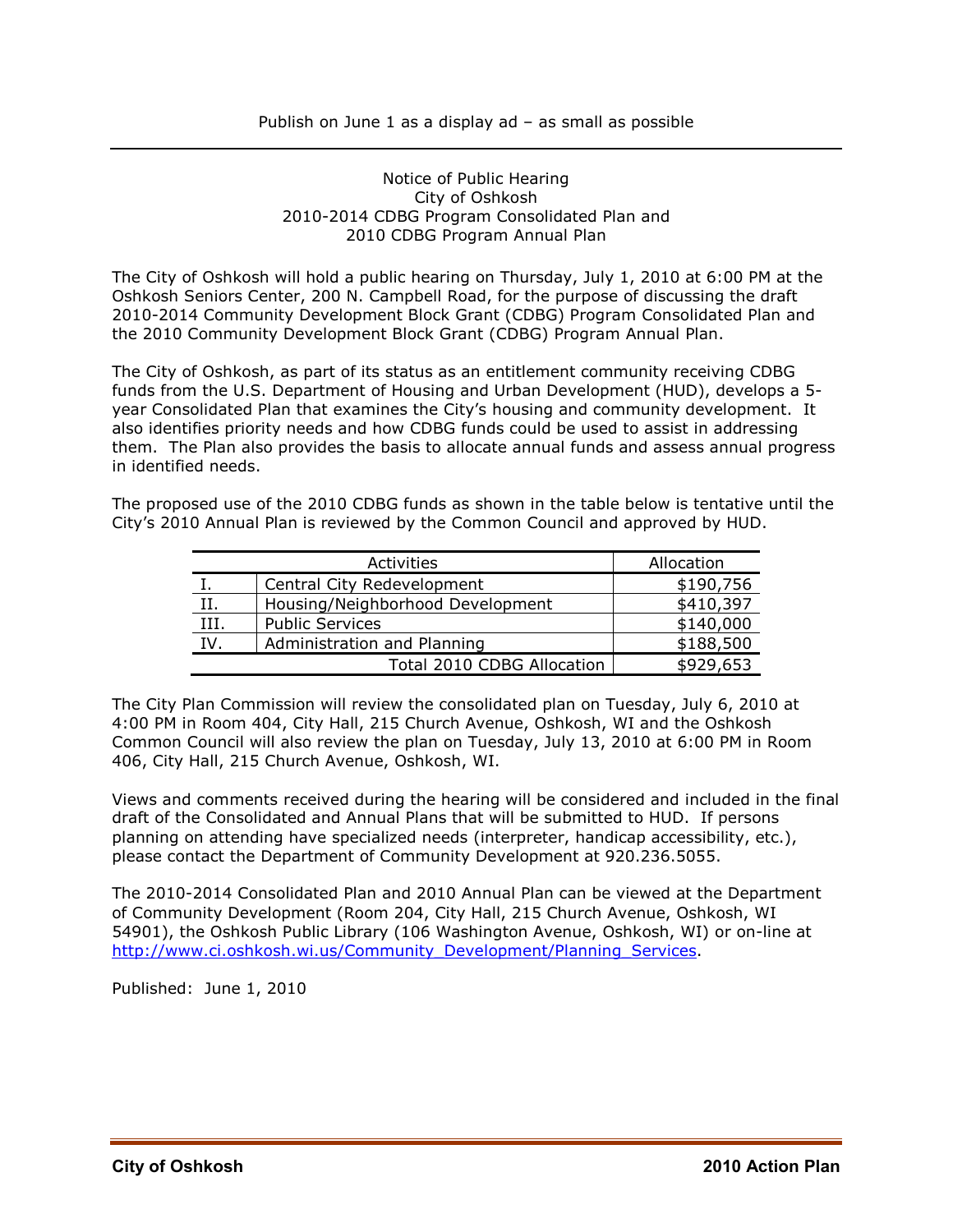## **APPENDIX B**

## **CERTIFICATIONS**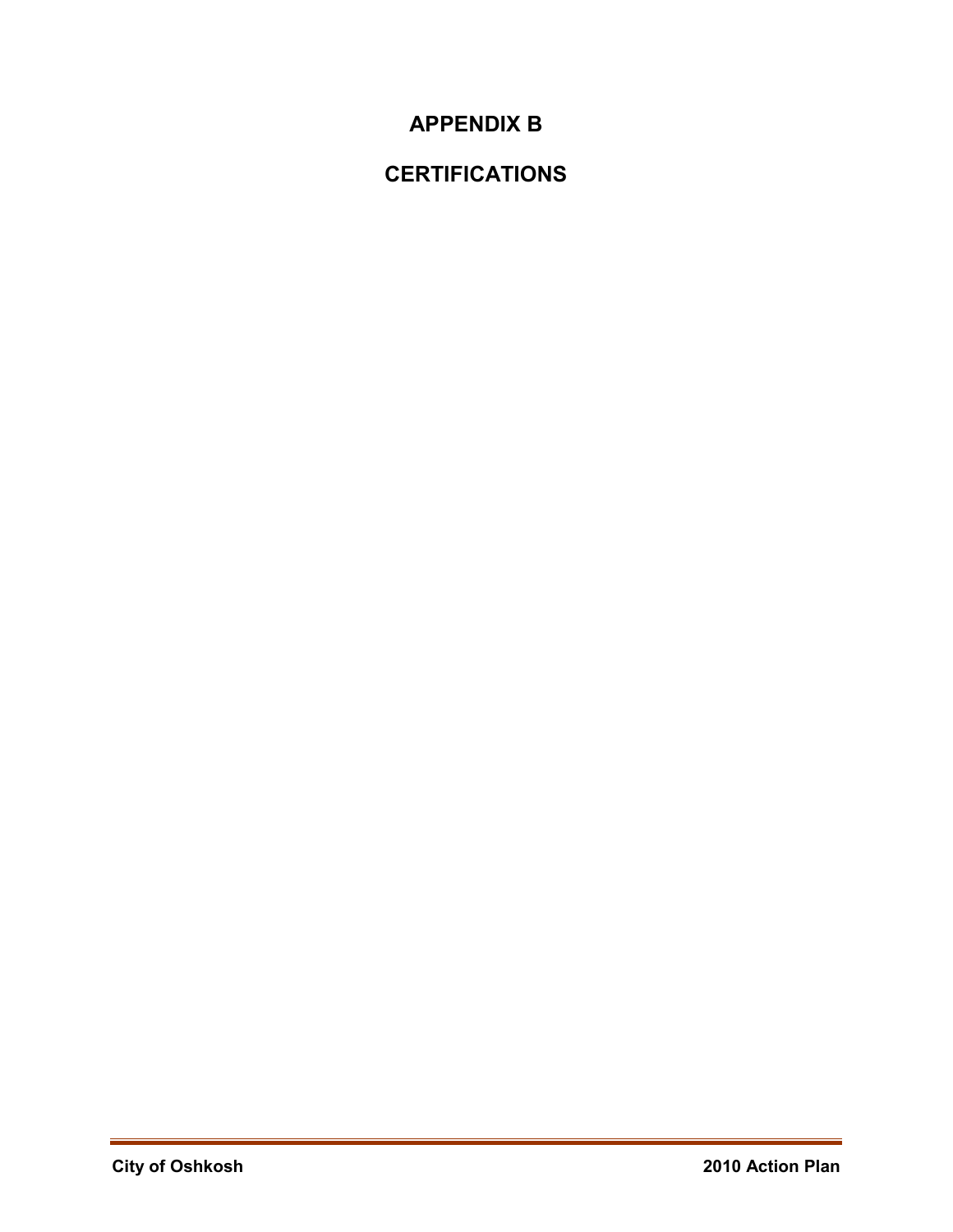## **APPENDIX C**

## **HOUSING NEEDS TABLE**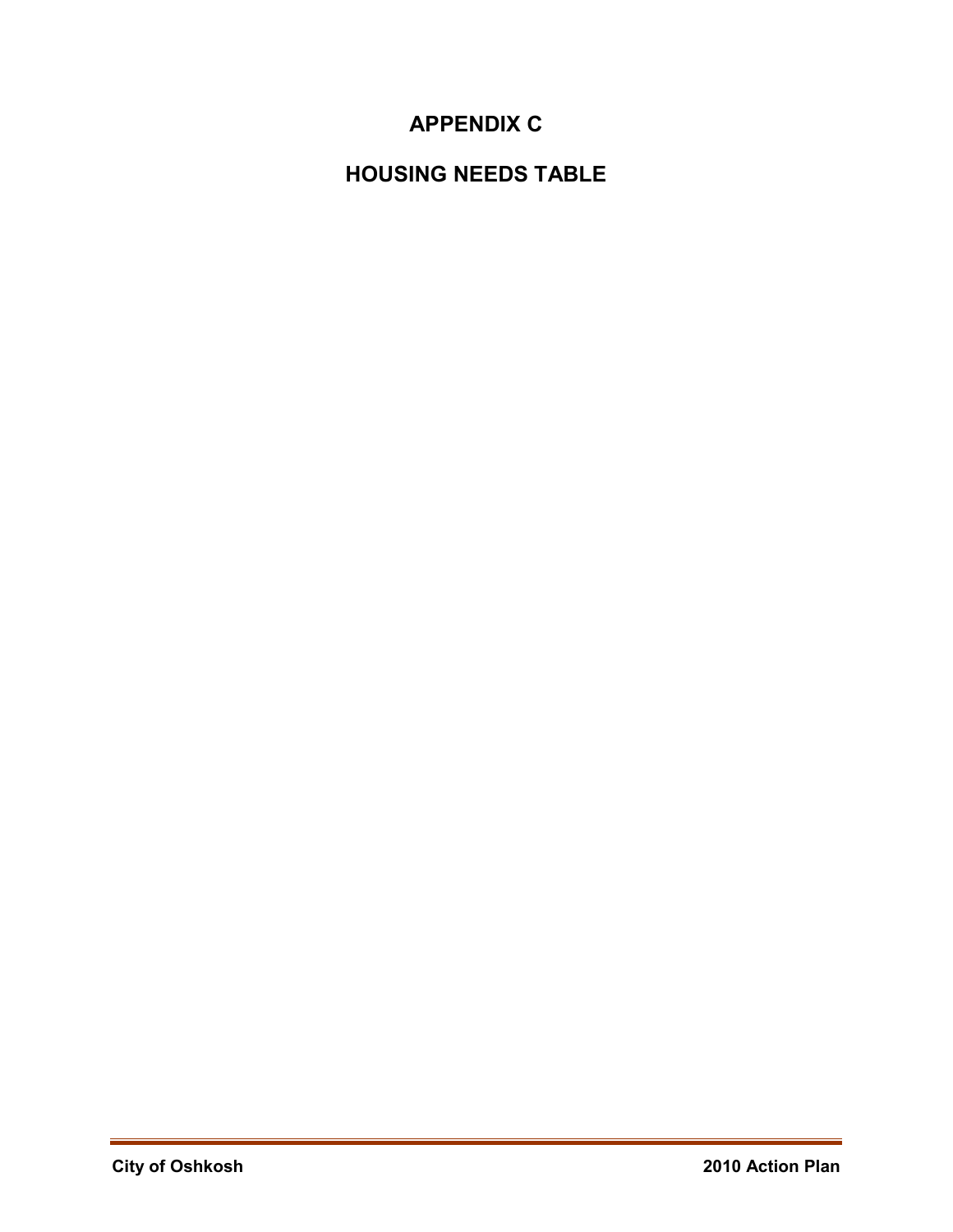## **APPENDIX D**

### **CONTINUUM OF CARE HOMELESS POPULATION AND SUBPOPULATIONS CHART**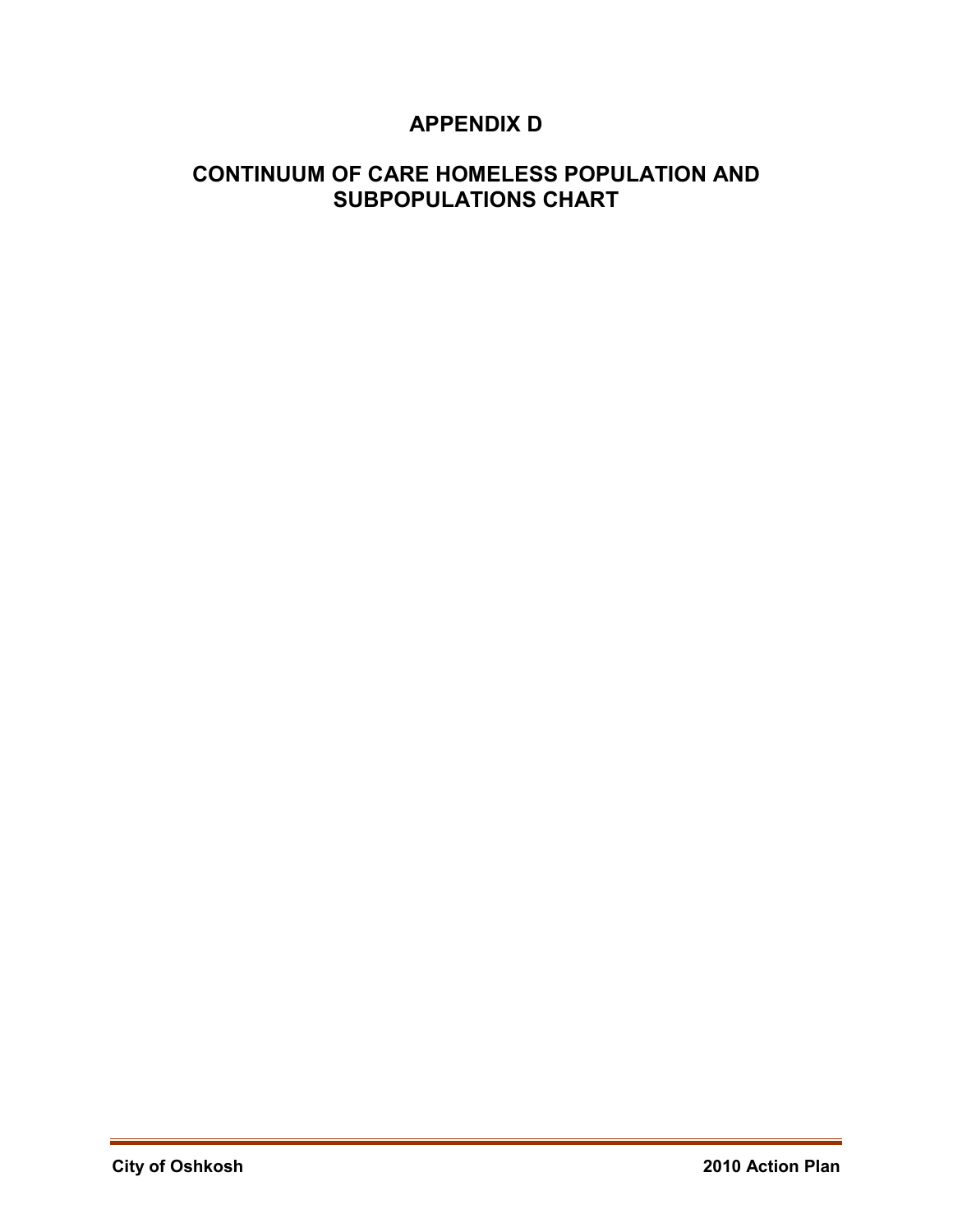## **APPENDIX E**

## **HOUSING AND COMMUNITY DEVELOPMENT ACTIVITIES TABLE**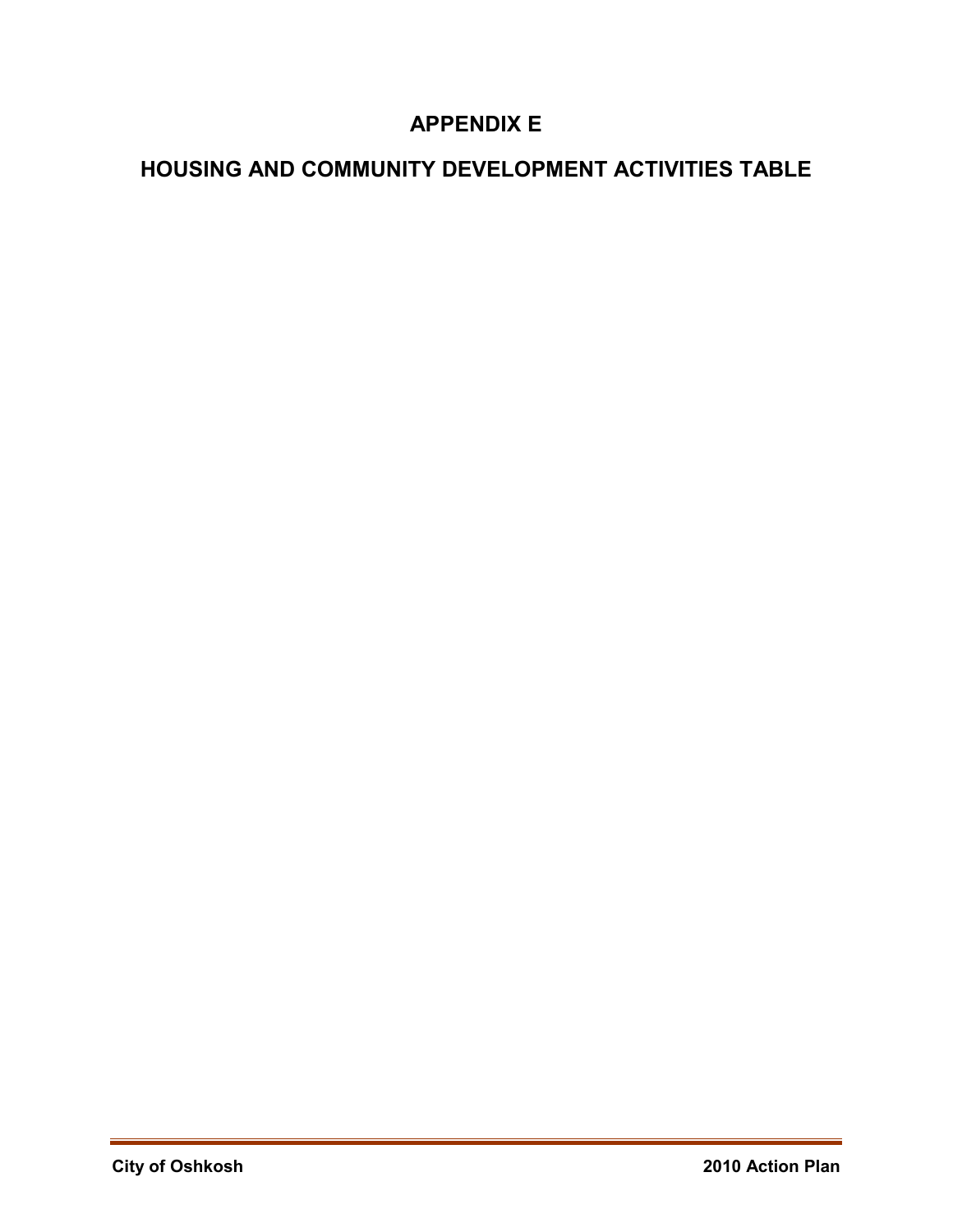### **APPENDIX F**

## **NON-HOMELESS SPECIAL NEEDS TABLE**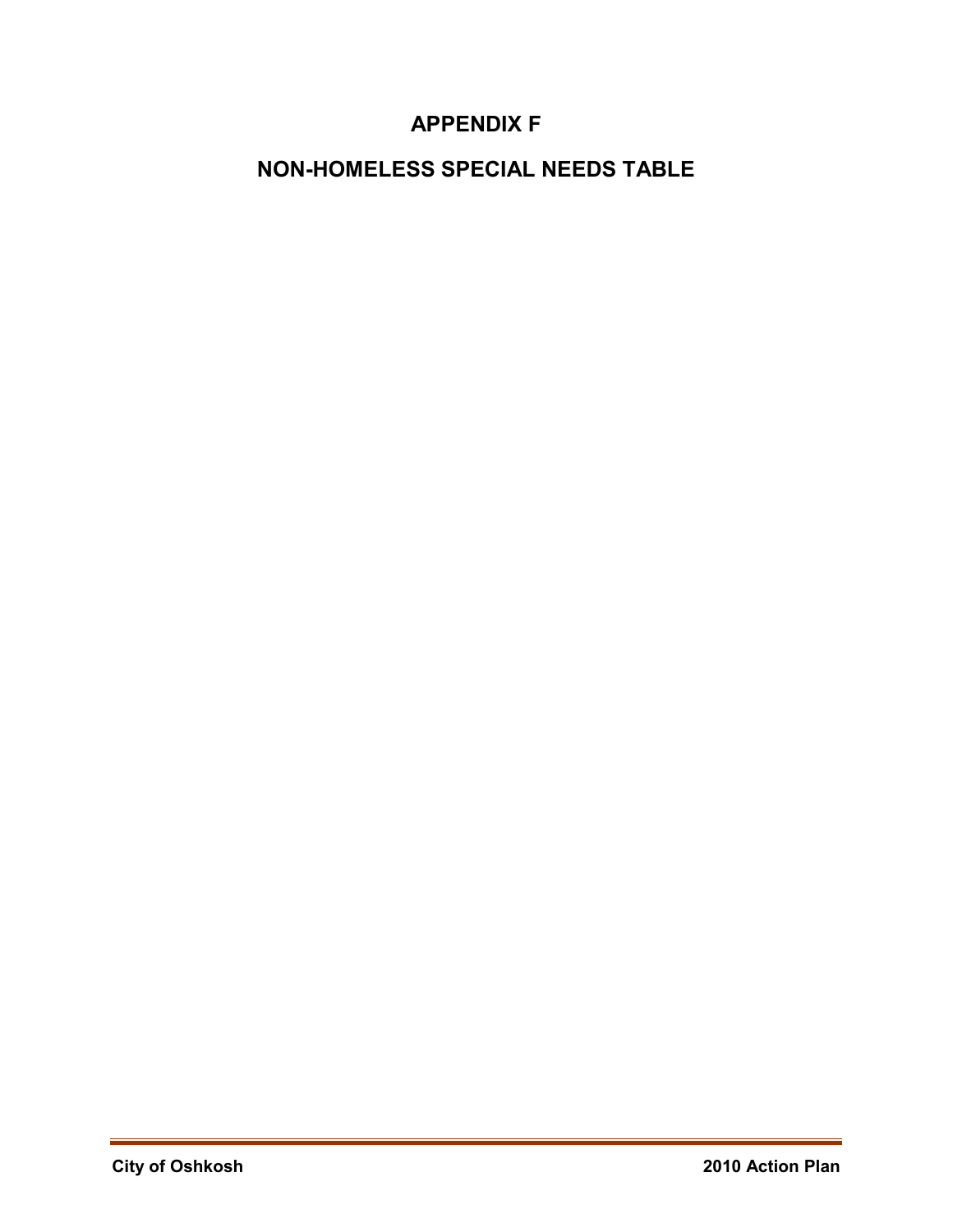## **APPENDIX G**

## **PROJECT WORKSHEETS**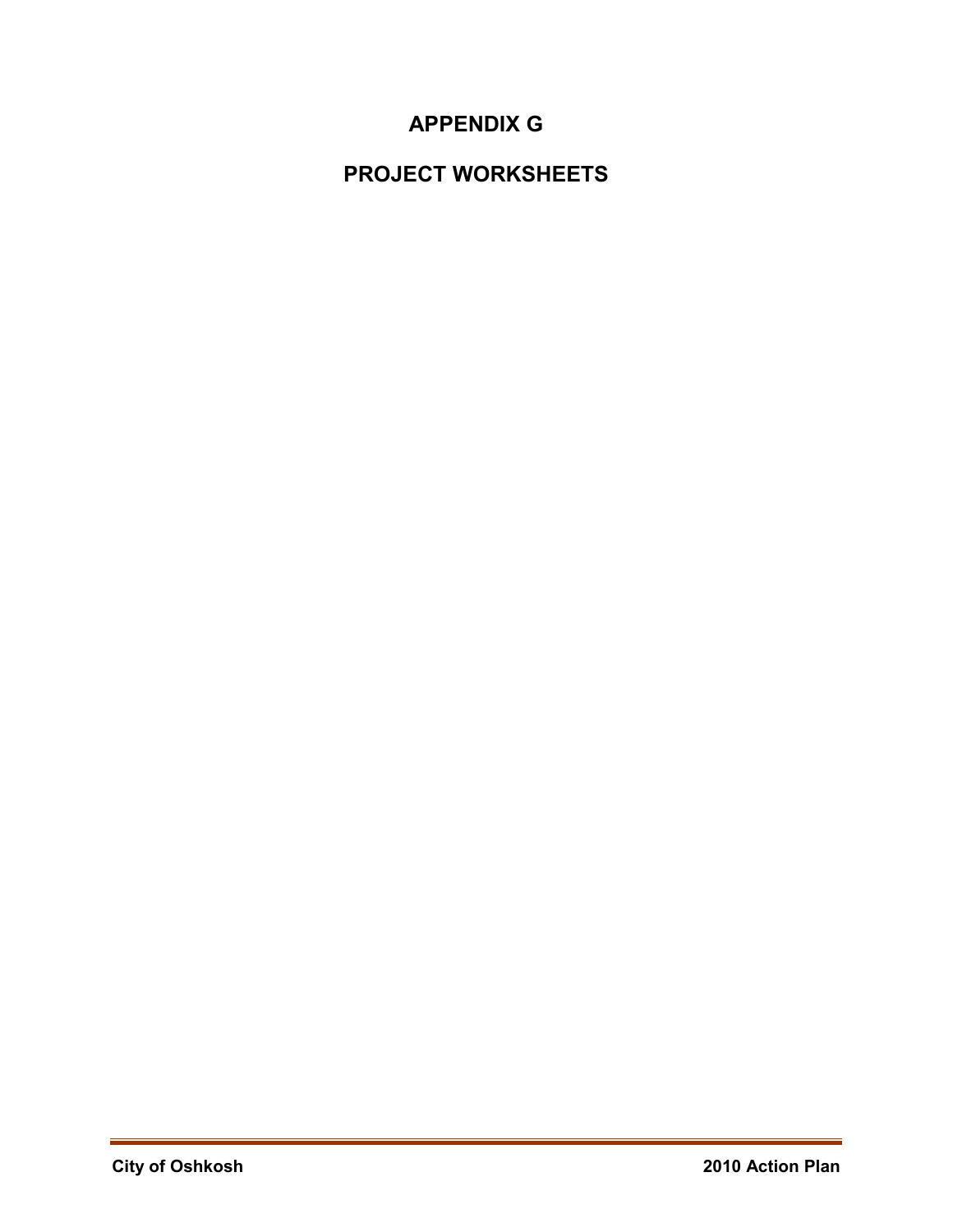## **APPENDIX H**

## **SUMMARY OF SPECIFIC ANNUAL OBJECTIVES**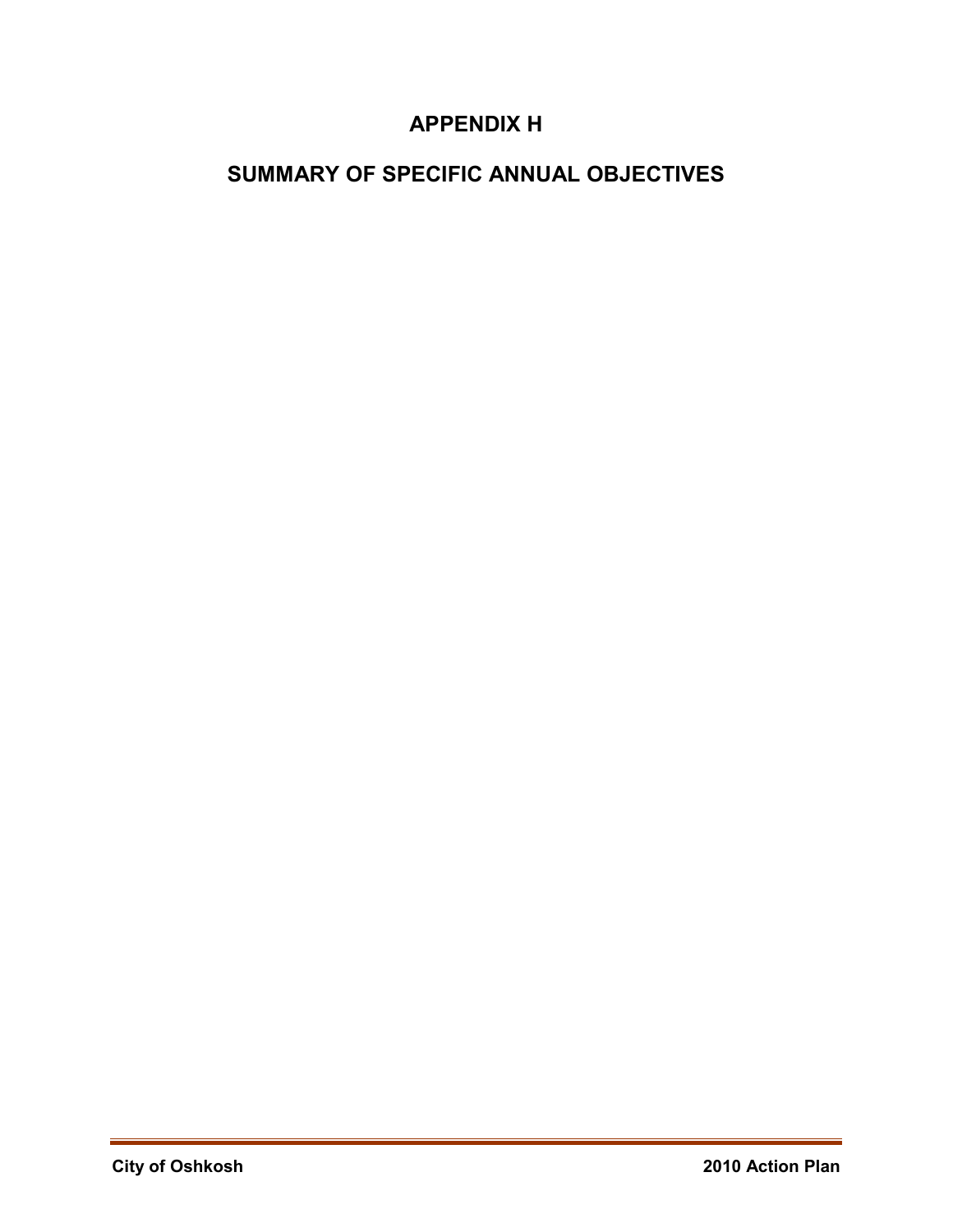## **APPENDIX I**

## **ANNUAL HOUSING COMPLETION GOALS**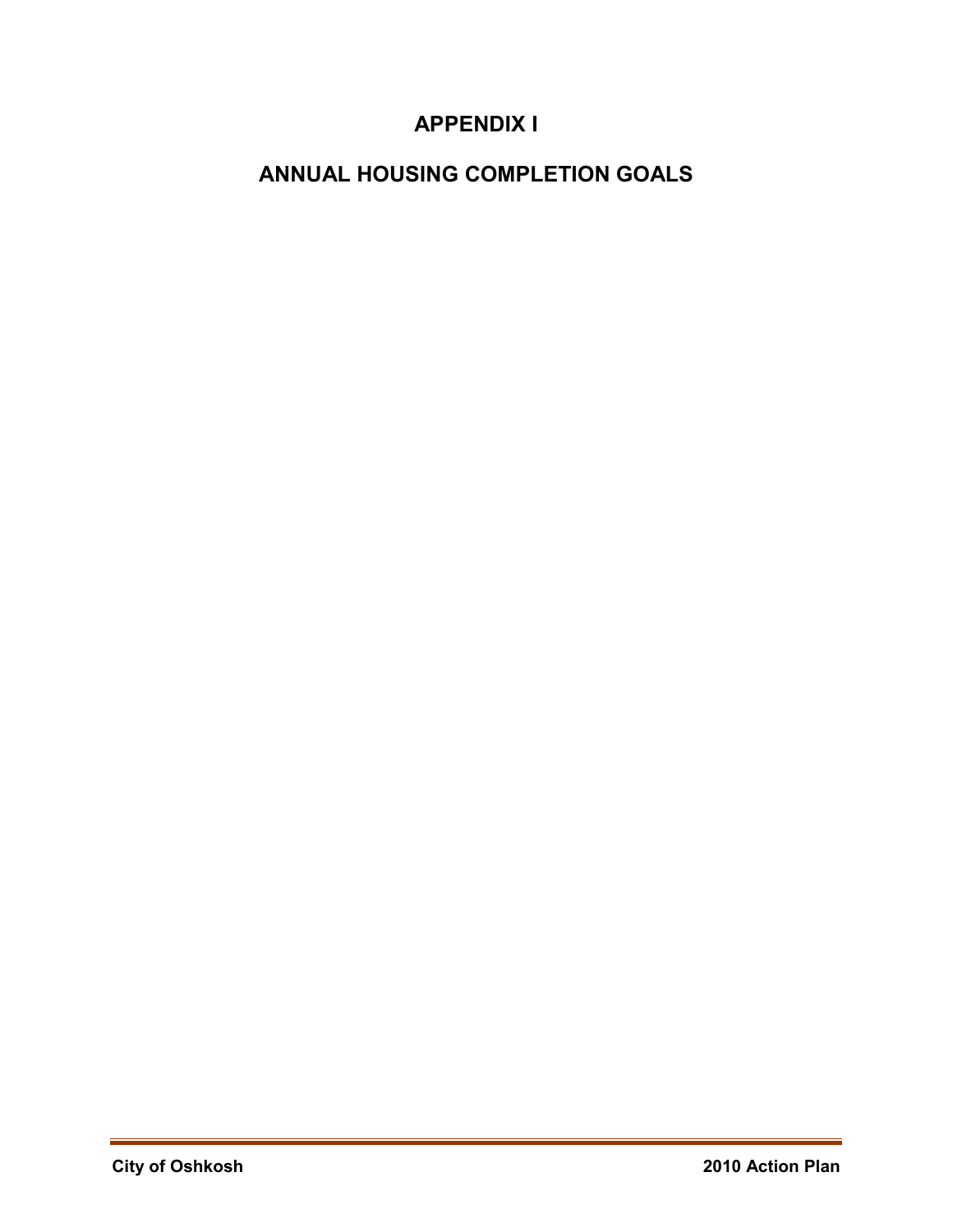## **APPENDIX J**

## **PROPOSED 2010 EXPENDITURES WORKSHEET**